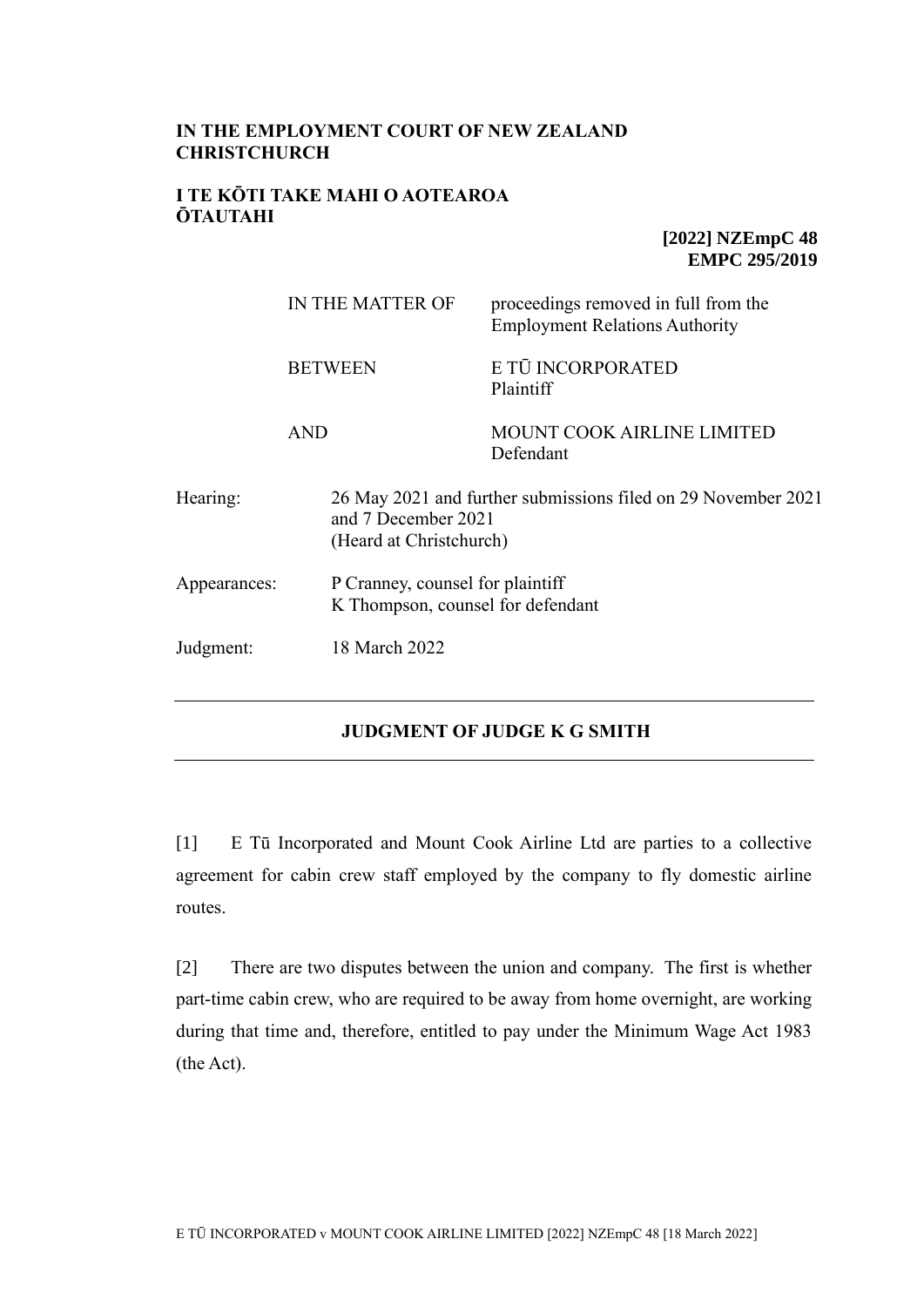[3] The second dispute is whether the salary for part-time cabin crew in the collective agreement complies with s 6 of the Act and the relevant Minimum Wage Orders.

[4] The proceeding was removed to the Court by the Employment Relations Authority without an investigation meeting.<sup>1</sup>

[5] The parties provided an agreed statement of facts. Mount Cook also relied on evidence from two witnesses; Paul Crooke, who was its former Senior Business Partner Regional Airlines and Maia Denham, its former Cabin Crew Manager.

[6] Mount Cook operates airline services within New Zealand. It employs fulltime, part-time, temporary and casual cabin crew. At the time the agreed statement of facts was prepared it employed 250 full-time, 15 part-time and 8 casual cabin crew employees. Cabin crew are based in Christchurch, Auckland, Wellington, Tauranga, Napier and Nelson.

[7] The role of part-time cabin crew was introduced into the collective agreement in 2011. From that time onwards the company has employed part-time cabin crew employees who are paid a salary for their work.

[8] Full-time cabin crew are rostered to work for nine days in each 14-day roster period. Part-time cabin crew are rostered to work six days in each 14-day roster period. Aside from the rostered number of work days the duties and responsibilities of all cabin crew are the same.

[9] The roster contains some flexibility. Staff can:

(a) have access to 10 "Golden Days" each year which, under the collective agreement, enables employees to request a particular day as a guaranteed day off;

<sup>&</sup>lt;sup>1</sup> *E Tū Incorporated v Mount Cook Airline Ltd* 3053012, 30 August 2019 (Minute of Member van Keulen).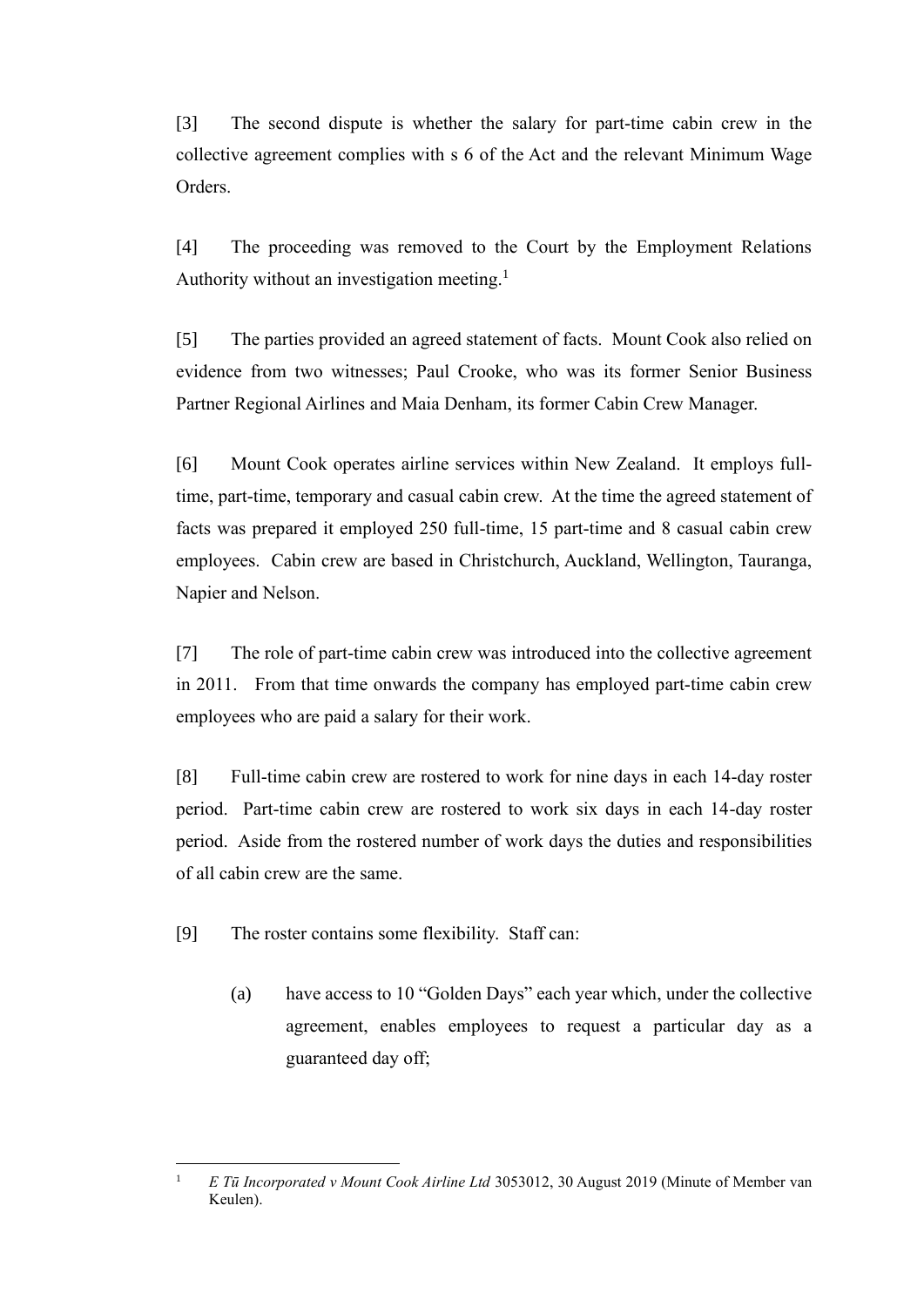- (b) bid for duties to be rostered, or for days off, using a bid system where 90 per cent of requests are granted;
- (c) make ad hoc requests for a specific day or days free of duty which are granted wherever possible;
- (d) swap duties with another employee; and
- (e) request annual leave dates using a leave ballot system.

[10] The roster can result in a part-time cabin crew employee finishing work for the day at a location other than that person's home base. When that happens the employee must stay overnight away from home. The next working day for that employee starts from that other location and finishes when his or her home base is reached at the end of that working day.

[11] Mount Cook is prohibited by the collective agreement from contacting employees who are away from home overnight and off duty other than in exceptional circumstances. One of them is where there has been a flight cancellation or delay.

[12] Under the collective agreement allowances are to be paid to a part-time cabin crew employee away from home overnight. The company provides, and pays for, accommodation and transport to and from the airport. Additionally, the employee is paid overnight and meal allowances.

[13] The collective agreement also provides part-time cabin crew with allowances for discharging certain responsibilities (generally connected with training), grooming, transport and a payment towards annual telephone rental.

[14] Mr Crooke was Senior HR Business Partner Regional Airlines for Mount Cook. For approximately 22 years he was involved in bargaining for cabin crew collective agreements. He explained that the subject of part-time cabin crew employees was discussed by the company and the union's predecessor from about 2006. Initially the drive to introduce part-time work came from the union to satisfy a desire for an alternative to a full-time role.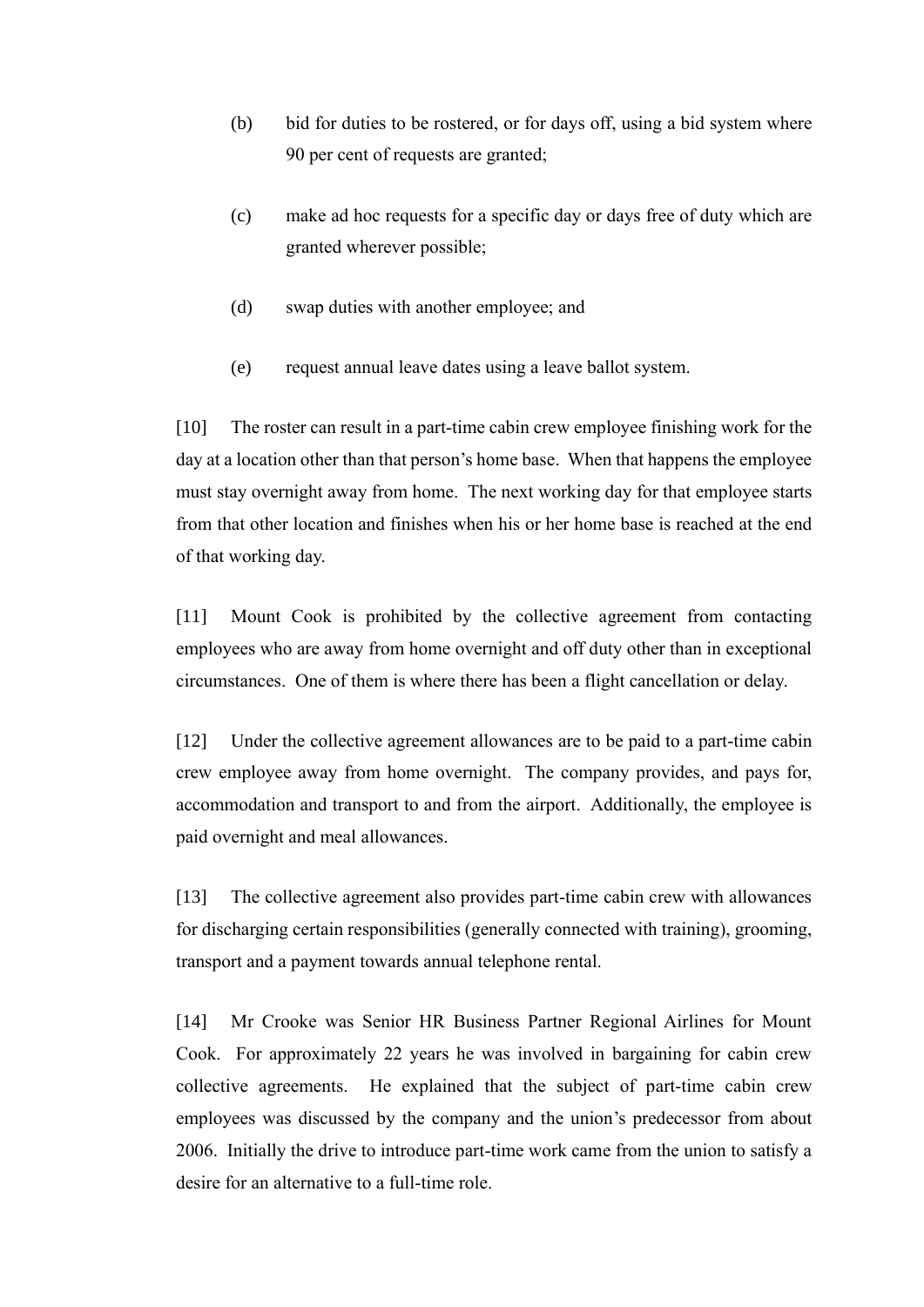[15] Agreement in principle to introduce a part-time role into the collective agreement was made in late 2010. A memorandum of understanding was developed in early 2011 before a formal bargaining claim was made.

[16] Mr Crooke explained that the union insisted on part-time cabin crew employees being paid a salary pro-rated from the salary paid to full-time cabin crew employees. The only other effective alternative, he said, would have been to pay by the hour, or by the day, which was not wanted because the union was adamant that a day of rostered work should have equal status for part-time and full-time employees.

[17] Ms Denham explained that on average the work of part-time cabin crew employees equates to about seven hours each working day. The length of the day, however, could vary depending on the number of flights in the rostered duty.

[18] Ms Denham said that where the roster required cabin crew to be away from home overnight there are no restrictions on them although she acknowledged the possibility for personal inconvenience. There is a prohibition on drinking alcohol within 10 hours of any duty beginning, but she explained that it applies in all circumstances, not just when cabin crew are away from home overnight. The only other potential restriction was the contractual rest Ms Denham mentioned, for at least 10 hours between the end of one working day and the beginning of the next day.

## **Are overnight stopovers work?**

[19] The first issue is whether part-time cabin crew employees required by Mount Cook's roster to stay overnight at a location other than that person's home base are working during that time within the meaning of s 6 of the Act.

#### [20] Section 6 reads:

Notwithstanding anything to the contrary in any enactment, award, collective agreement, determination, or contract of service, but subject to sections 7 to 9, every worker who belongs to a class of workers in respect of whom a minimum rate of wages has been prescribed under this Act, shall be entitled to receive from his employer payment for his work at not less than that minimum rate.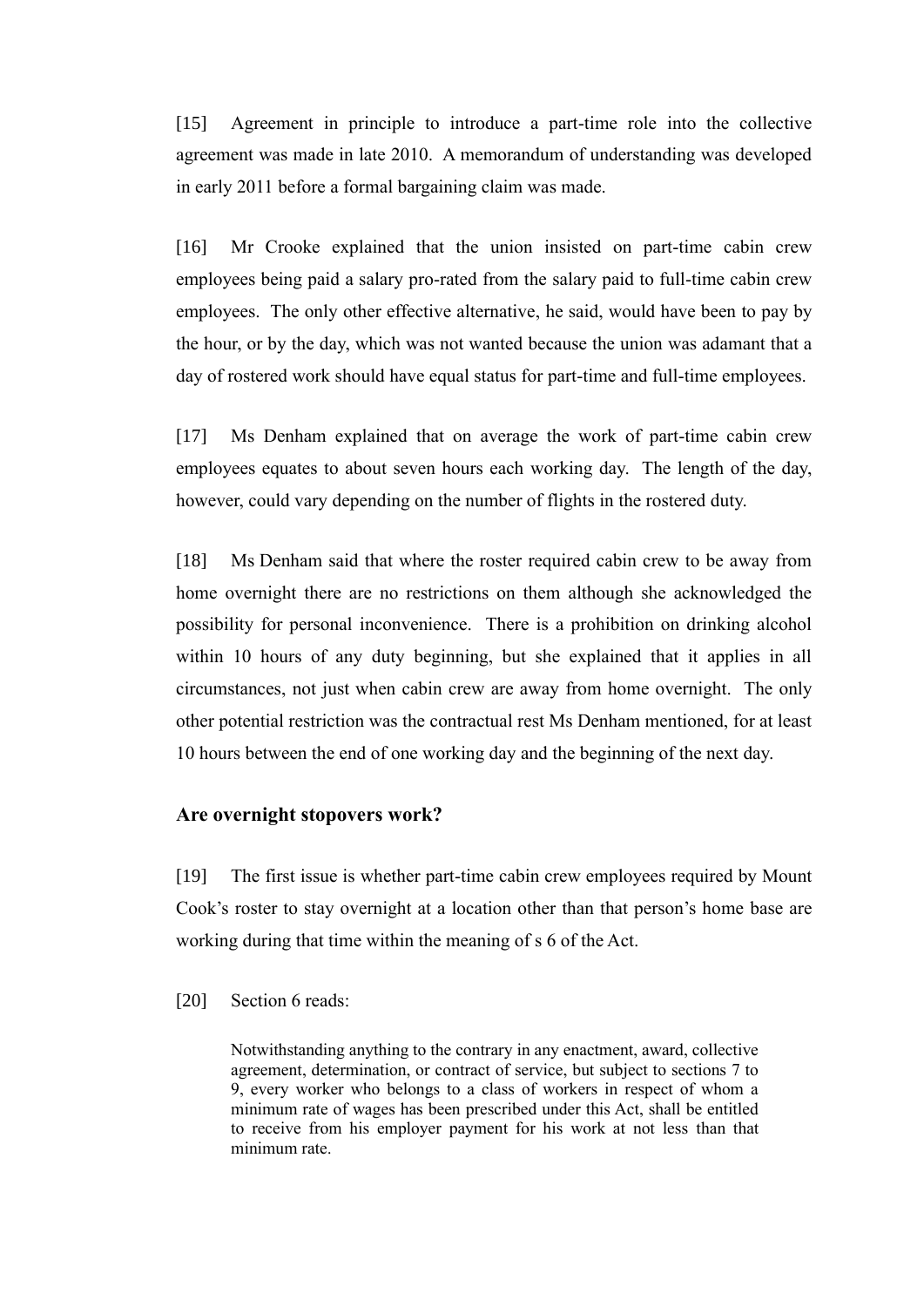[21] The Act does not define what is meant by work in s 6, but it was discussed in Idea Services Ltd v Dickson.<sup>2</sup> In that case the issue was whether a community service worker was working during a sleepover at a community home. In an approach that the Court of Appeal subsequently approved of, this Court held that what is involved is a factual inquiry which can be assisted by assessing three factors:<sup>3</sup>

- (a) Constraints placed on the employee.
- (b) Responsibilities of the employee.
- (c) The benefit to the employer.

[22] In considering those factors the Court held that the greater the degree of constraint placed on the employee during the relevant time the more likely it would be that the period was work.<sup>4</sup> In *Idea Services* the community service worker was under a significant constraint during the sleepover. He could not leave the community house without permission, had to be available to be woken if he was needed by a resident, could not drink alcohol, could not have visitors without prior permission and was not to disturb the residents during the night. During the sleepover he could only engage in a limited range of other activities and his privacy was limited. The Court considered that those constraints pointed towards the sleepover being work.

[23] The other two factors assessed by the Court also supported the conclusion that the sleepover was work. The Court considered that the more extensive the responsibilities during the relevant period the more likely it was work.<sup>5</sup> The community services worker had significant and continuous responsibilities during the sleepover which continued until another staff member took over the following morning. Those responsibilities pointed towards the sleepover being work.

<sup>2</sup> *Idea Services Ltd v Dickson* [2009] ERNZ 116 (EmpC).

<sup>3</sup> At [64]. See also *New Zealand Fire Service Commission v New Zealand Professional Firefighters Union* [2007] 2 NZLR 356, [2006] ERNZ 1109 (CA), where the Court of Appeal held, in the different context of a holiday assessment, that determining a working day is an intensely practical exercise.

<sup>4</sup> *Idea Services*, above n 2, at [65].

 $5$  At [66].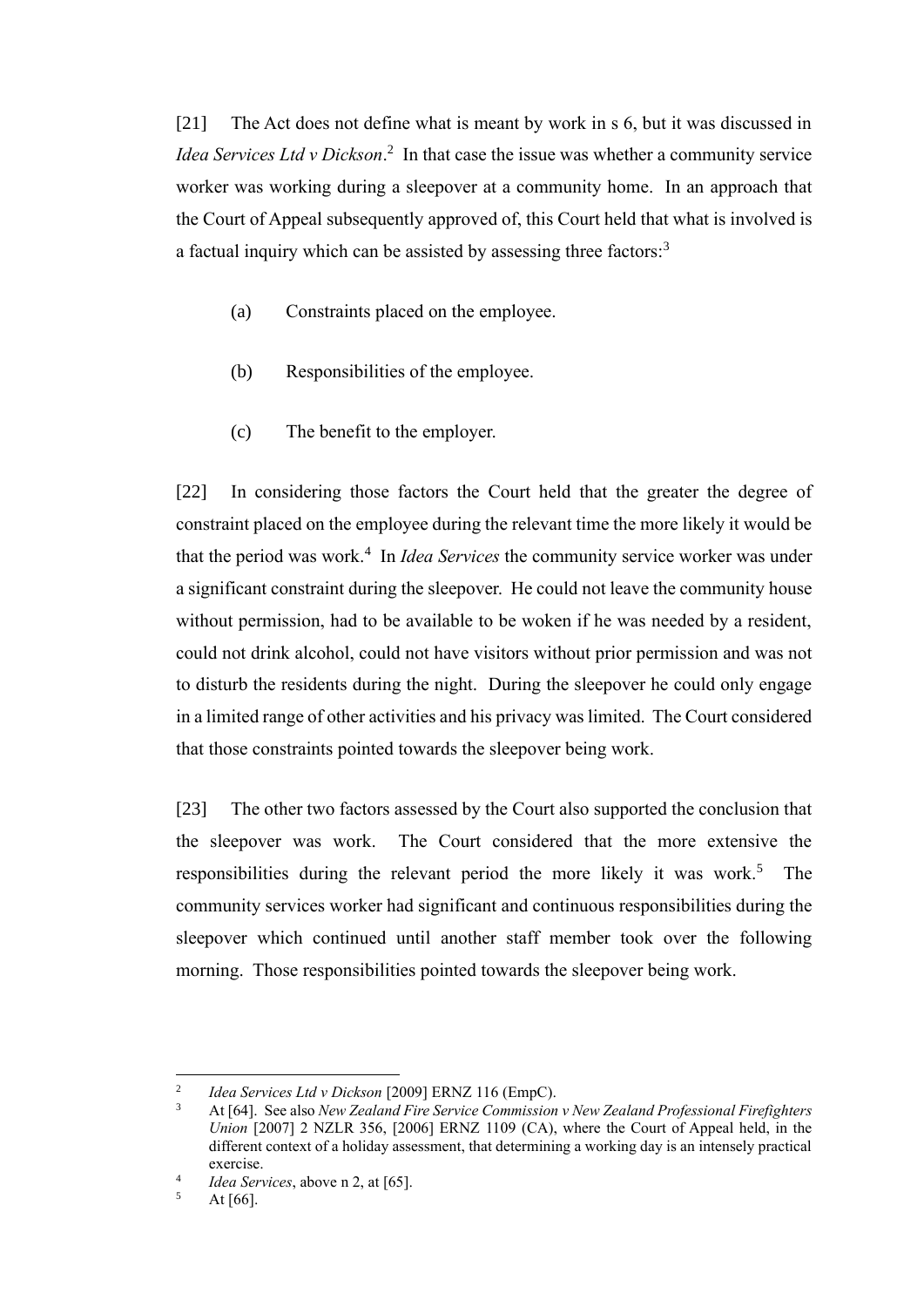[24] Finally, the Court held that there was a benefit to the employer arising from the sleepover. Without the presence of the community services worker throughout the night, its services and funding were jeopardised.<sup>6</sup>

[25] The Court decided that the sleepover was work within the meaning of s 6. The Court of Appeal agreed with that conclusion and the approach of using the three assessment factors to assist in reaching a decision. It held:<sup>7</sup>

…What the [Employment] Court did do was offer some guidance as to what factors will ordinarily be relevant in deciding whether a person is working. The Court's approach appropriately reflects, we think, the wide variety of work that can be undertaken and the circumstances in which it may take place. It also acknowledges the fact that what people ordinarily consider to be "work" has changed and will change over time. Parliament no doubt enacted the legislation with these points in mind.

[26] *Idea Services* was applied in *Law v Board of Trustees of Woodford House*. 8 In that case employees responsible for school boarding hostels, and who engaged in sleepovers, were held to be working during them. The tasks required during the sleepovers placed significant constraints on their freedom during that time. They performed duties from the early evening on one day until school began the following day and at weekends.

[27] During the sleepover the employees were responsible for the safety and wellbeing of the boarding-house residents. The Court described the expectations on the employees as high and onerous.

[28] The sleepovers benefited the schools. Without the immediate availability of a responsible adult in the hostels at night the schools could not have lawfully and practically maintained the boarding establishment. The continued existence of the schools was closely tied to the maintenance of the boarding facilities.

 $6$  At [69].

<sup>7</sup> *Idea Services Ltd v Dickson* [2011] NZCA 14, [2011] 2 NZLR 522, [2011] ERNZ 192 at [9] (footnotes omitted).

<sup>8</sup> *Law v Board of Trustees of Woodford House* [2014] NZEmpC 25, [2014] ERNZ 576 at [185]– [187].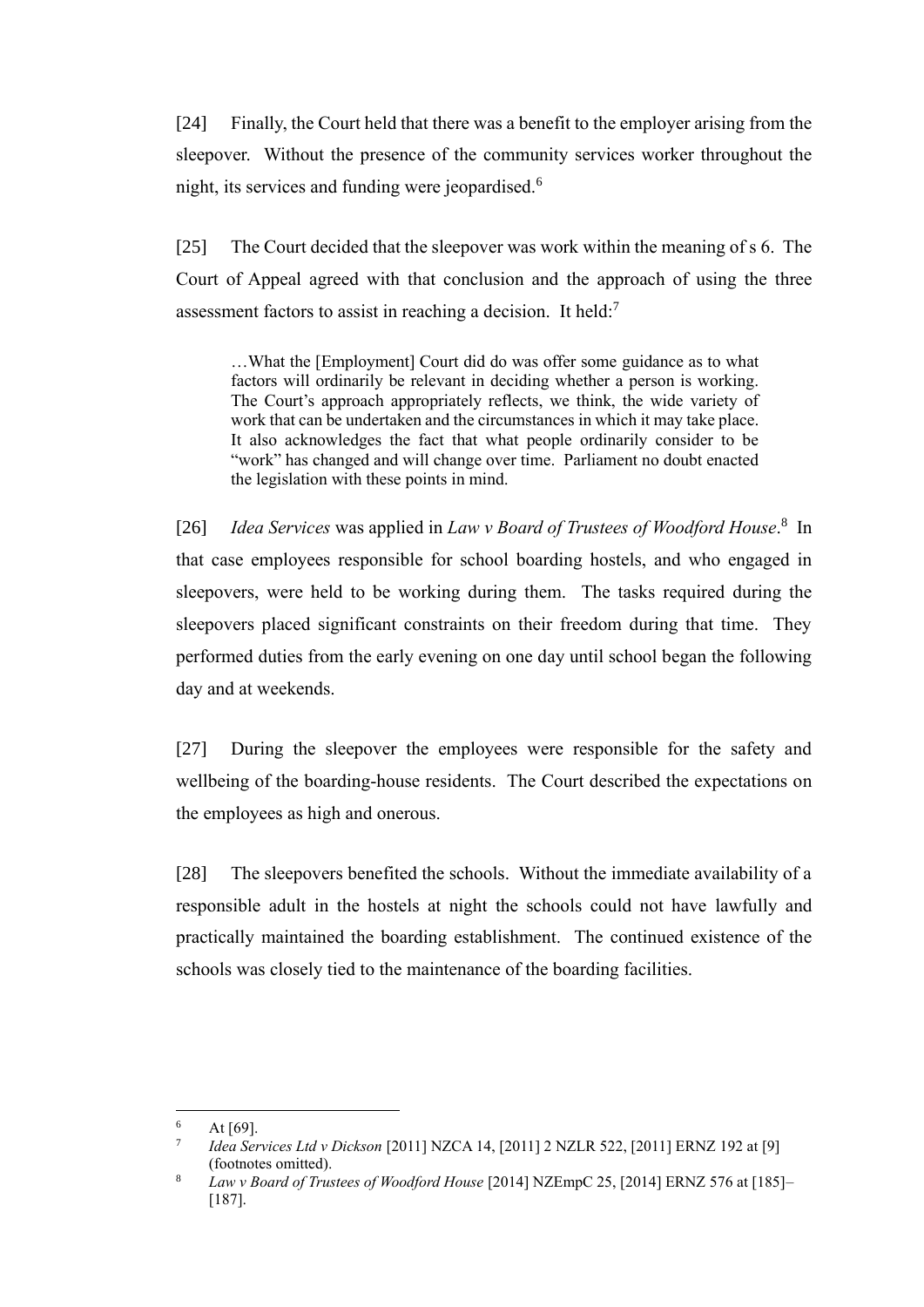[29] Compliance with s 6 of the Act was considered again, in the context of on-call responsibilities, in *South Canterbury District Health Board v Sanderson*. 9 That case applied the assessment factors from *Idea Services* to on-call duties for anaesthetic technicians. They were required by the terms of their employment agreement to be on-call, and to attend the hospital, within a few minutes of being called back to perform theatre duties. The provision of free accommodation at which the technicians could stay enabled a quick response. The assessment factors were held to apply and the technicians were found to be working while on call because, among other things, of the constraints placed on them.

[30] The last decision referred to by counsel was *Labour Inspector v Smiths City Group Ltd*.<sup>10</sup> In that case the Court agreed that determining whether an activity is work within the meaning of s 6 is a case-specific factual inquiry. While the assessment factors from *Idea Services* were considered to be helpful in such an analysis the Court cautioned that they need not be, and ought not to be, slavishly applied. Some cases called for a more nuanced analysis.

[31] Mr Cranney, counsel for E Tū, argued that part-time cabin crew employees away from home overnight were working within the meaning of s 6. Relying on the assessment factors from *Idea Services* he submitted that there was a constraint on the employees. It arose because they were required by the roster to travel to a location dictated by the airline and remain there until work resumed on the next scheduled flight. Plainly, they could not return home between the rostered duty times.

[32] As well as being away from home restrictions on the cabin crew were said to arise from what could and could not be done while away. There were obvious limitations on an employees' ability to pursue personal activities compounded by the contractual rest time imposed on them. The example Mr Cranney mentioned was that while off duty they could not take up secondary employment.

[33] Mount Cook was said to benefit by having employees in the company's chosen location enabling the operation of its preferred flight schedule. As a result it could

<sup>9</sup> *South Canterbury District Health Board v Sanderson* [2017] NZEmpC 127, [2017] ERNZ 749.

<sup>10</sup> *Labour Inspector v Smiths City Group Ltd* [2018] NZEmpC 43, [2018] ERNZ 124 at [56]–[57].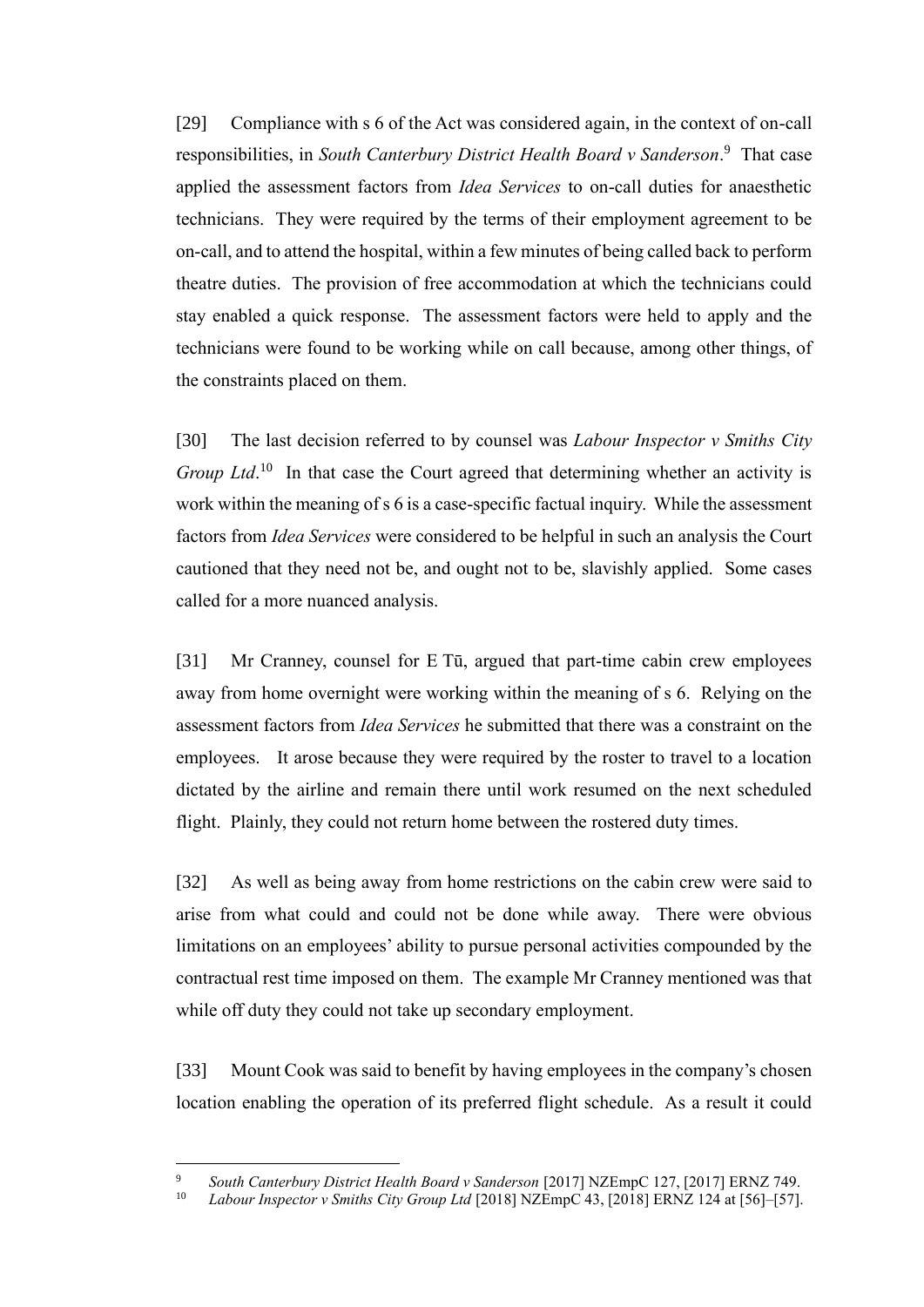schedule flights to begin the following day to satisfy its expectations rather than wait for employees to be transported to that location to begin work.

[34] Mr Thompson, counsel for Mount Cook, acknowledged that part-time cabin crew away from home may be inconvenienced at times but did not accept that situation reached the level of a constraint as described and applied in *Idea Services*. He drew support for this argument by contrasting the present case with *Sanderson* and from the flexibility in the rostering system. He was referring, in particular, to the relative freedom enjoyed by cabin crew employees including the ability to request roster allocations that enabled them to be away from home for personal reasons.

[35] The contractual rest period was said not to be a constraint in the way that was persuasive in *Idea Services*, because it arose from the collective agreement and applied to all cabin crew employees not just those away from home overnight.

[36] Mr Thompson accepted that the prohibition on consuming alcohol was a restriction but argued that it applied to all cabin crew employees regardless of location, so that it was not properly linked to the employee's absence from home. The obvious point that the crew members were not responsible to the company between duty times was made. It was reinforced by the collective agreement stating that no work was to be performed for the company between rostered shifts and crew members were not to be contacted.

## **Analysis**

[37] This is a case where the three factors from *Idea Services* assist in determining if the time away from home is work within the meaning of s 6.

[38] I accept that when a part-time cabin crew employee is away from home overnight that person might be inconvenienced. It is difficult to say more than that because the agreed statement of facts did not explore the circumstances of individual employees and what impact, if any, being away might have had on them. That left the assessment drawing on only those inferences which could reasonably arise from the fact that an employee is away from home, against which the company pointed out that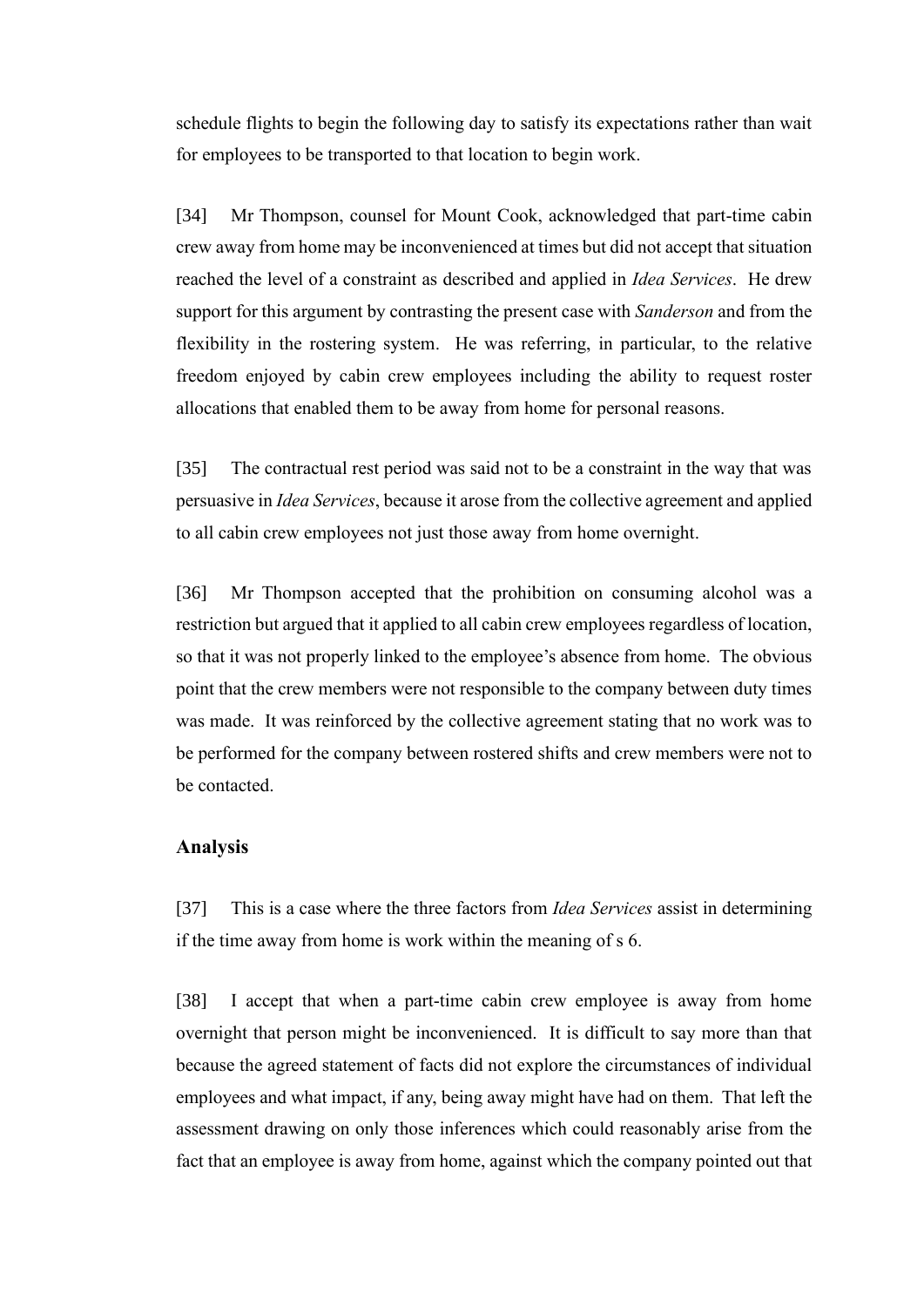there were occasions where the opportunity to travel was requested for an employee's own reasons.

[39] What is clear is that after one duty day ends and before the next one begins the employees are free to do as they please. Unlike the examples provided by *Idea Services*, and *Law*, absolutely nothing is required of them during that time. The fact that the employees are away from home is not enough by itself to amount to a constraint of the sort that was persuasive in those earlier cases.

[40] Mr Cranney relied, at least partly, on arguing that there were constraints because the employees could not undertake anything they might have been free to do while at home, such as preferred recreation or secondary employment, and there was the further restriction in the prohibition on drinking alcohol. Those factors are not persuasive largely because of the freedoms which the employees have while away. The prohibition on alcohol consumption applies to all cabin crew employees, which means it does not stand out as persuasive in this assessment.

[41] The absence of any constraints on the employees points away from concluding that this time is work within the meaning of s 6.

[42] The next factor to assess is whether an employee away from home overnight has any duties or responsibilities to discharge for Mount Cook. Once the flight is "on blocks", that is, the aircraft is at the airport terminal that is the final destination for the day and passengers have disembarked, cabin crew members have no responsibilities or duties to perform.

[43] The collective agreement reinforces the absence of responsibilities or duties by stipulating that the employees are not to be contacted except in limited circumstances. This factor points away from a finding that part-time employees are working while away from home overnight.

[44] The third assessment factor to consider is if there is a benefit to Mount Cook from this work arrangement. There is a benefit to the company. By stationing crew in its chosen location the company has staff available to begin duty the next day to suit its preferred flight schedule. Otherwise the company may be forced to operate a flight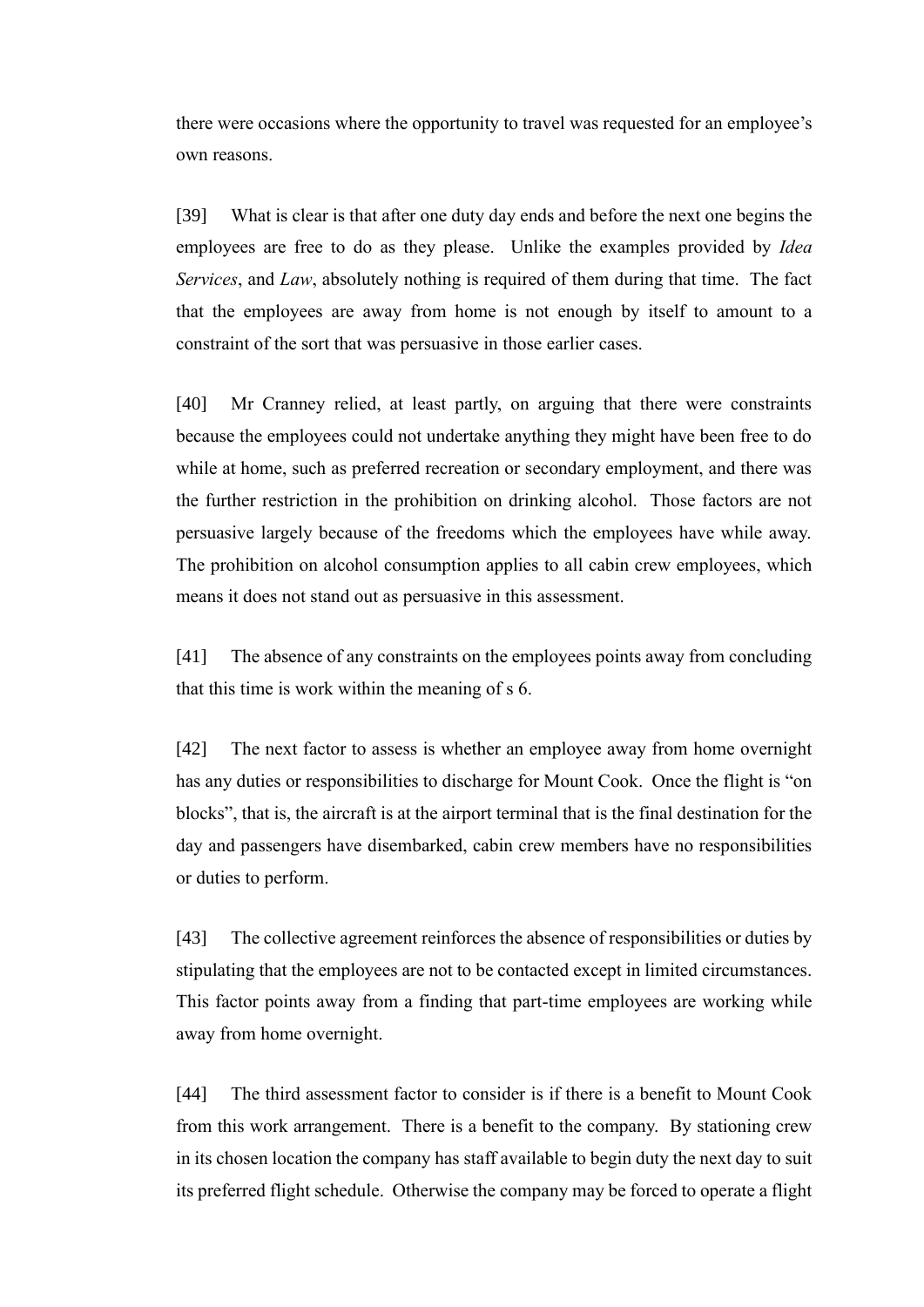schedule taking into account the need to transport crew from their home base to the other location to take up duties from there. This factor points towards the employee being at work within the meaning of s 6.

[45] When all of these assessment factors are weighed up the absence of any constraints on the employees, in combination with them having no responsibilities or duties to perform, are extremely persuasive. They are qualitatively different from the circumstances that were described in *Idea Services*, *Law*, and *Sanderson*. That difference far outweighs the only factor that might support a conclusion that the time is work which is the benefit to Mount Cook.

[46] I find that part-time cabin crew members who are away from home overnight are not working within the meaning of s 6 of the Act. This part of the union's claim is unsuccessful.

### **Compliance with the Minimum Wage Act?**

[47] The second issue is whether the salary paid to part-time cabin crew in the collective agreement complies with s 6 of the Act. The dispute lies in how the collective agreement calculates that salary as two-thirds of the salary of a full-time cabin crew employee on the equivalent salary step under that agreement.

[48] Both E Tū and Mount Cook sought declarations. The union sought a declaration that each part-time cabin crew employee was entitled to receive from Mount Cook payment for his or her work at not less than the minimum rate specified by cl 4(d) of the relevant minimum wage order. A related application was for a declaration that the salary for a part-time cabin crew employee in the collective agreement is insufficient to meet s 6 of the Act and cl 4(d).

[49] Mount Cook sought a declaration that the salary for a part-time employee provided for in the collective agreement satisfied the Act and relevant order.

[50] No other relief was sought by either party. It is important to note that the collective agreement contains a mechanism for further bargaining if it transpires that the part-time salary does not comply.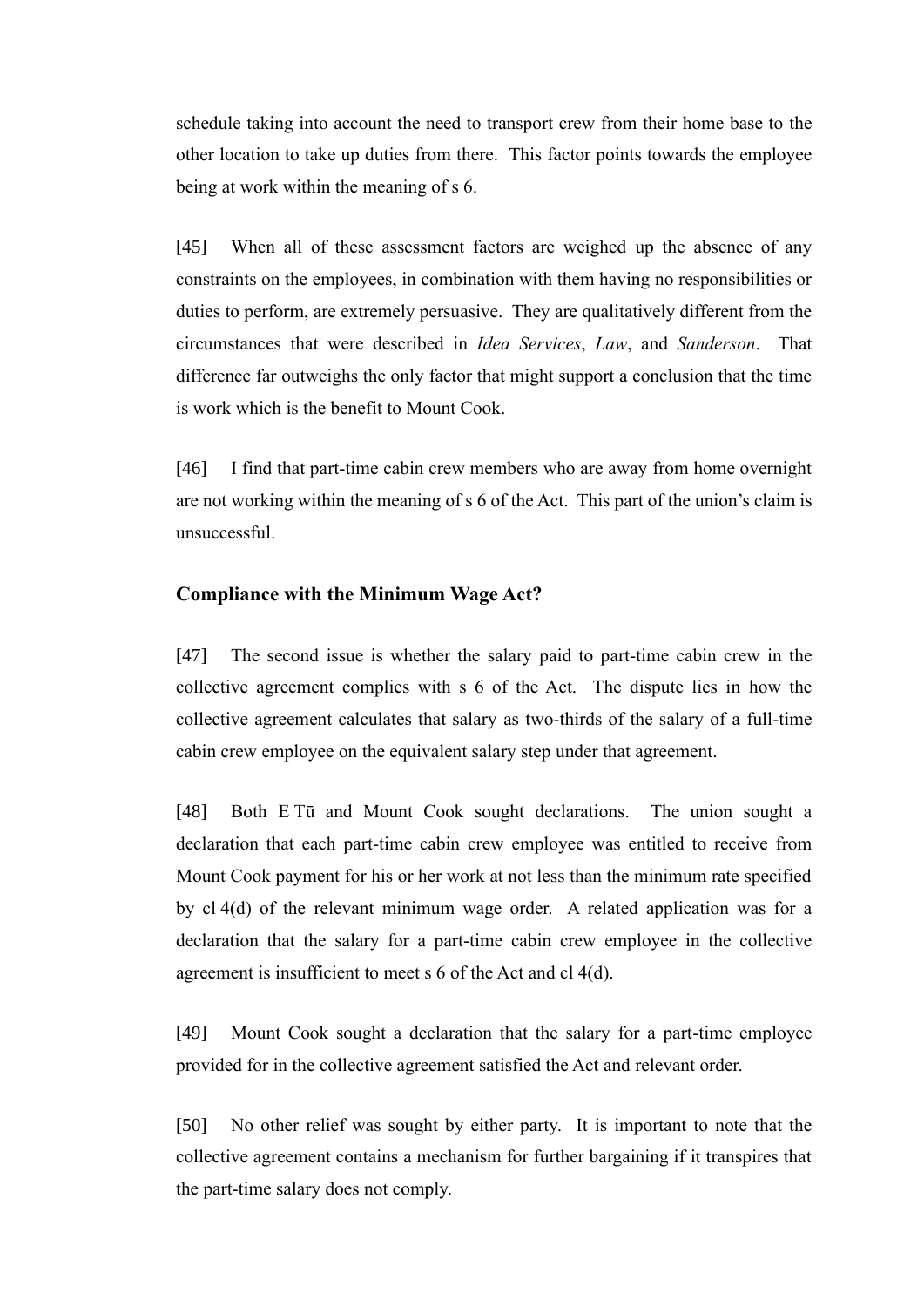[51] To place these competing applications into context it is necessary to describe the collective agreement in more detail.

#### **The collective agreement**

[52] Since at least 2011 the company and the union have bargained for collective agreements dealing with part-time employees. The current collective agreement expires in mid-May 2022.<sup>11</sup> The agreement differentiates between full-time and parttime cabin crew in a limited way by recognising that part-time employees work for fewer days in a fortnight than full-time employees.

[53] The agreement acknowledges that the nature of the industry means it is necessary to provide a service over seven days. A week is defined as seven consecutive days beginning at 00:01 hrs Monday and ending at 23:59 hrs Sunday. In the agreement a day is a period of 24 consecutive hours from midnight on one day until midnight the following day.

[54] Cabin crew duties are rostered over a minimum of 14 days. Under clause 9.3.4 a part-time employee is normally rostered for six days duty in each two weekly roster period. The same clause provides for remuneration for the "above six days rostered duty". By agreement a part-time employee may work additional days. There is also a mechanism in the agreement allowing Mount Cook to roster a part-time employee for up to four, 14-day roster periods of full-time duties each calendar year.

[55] Part-time cabin crew employees also receive reimbursement for a portion of telephone rental, and allowances for grooming and transport.

[56] The salary payable to part-time employees is provided by a table in Part 9 of the collective agreement. The table has five steps the highest of which is step 5. In addition to a salary a part-time cabin crew employee is eligible to receive the same responsibility allowances as a trainer, CRN/ground trainer, or line assessor as a fulltime employee.

<sup>&</sup>lt;sup>11</sup> Now subject to Epidemic Preparedness (Employment Relations Act 2000 – Collective Bargaining) Immediate Modification Order 2020. See also *Idea Services Ltd v Attorney-General* [2022] NZHC 308.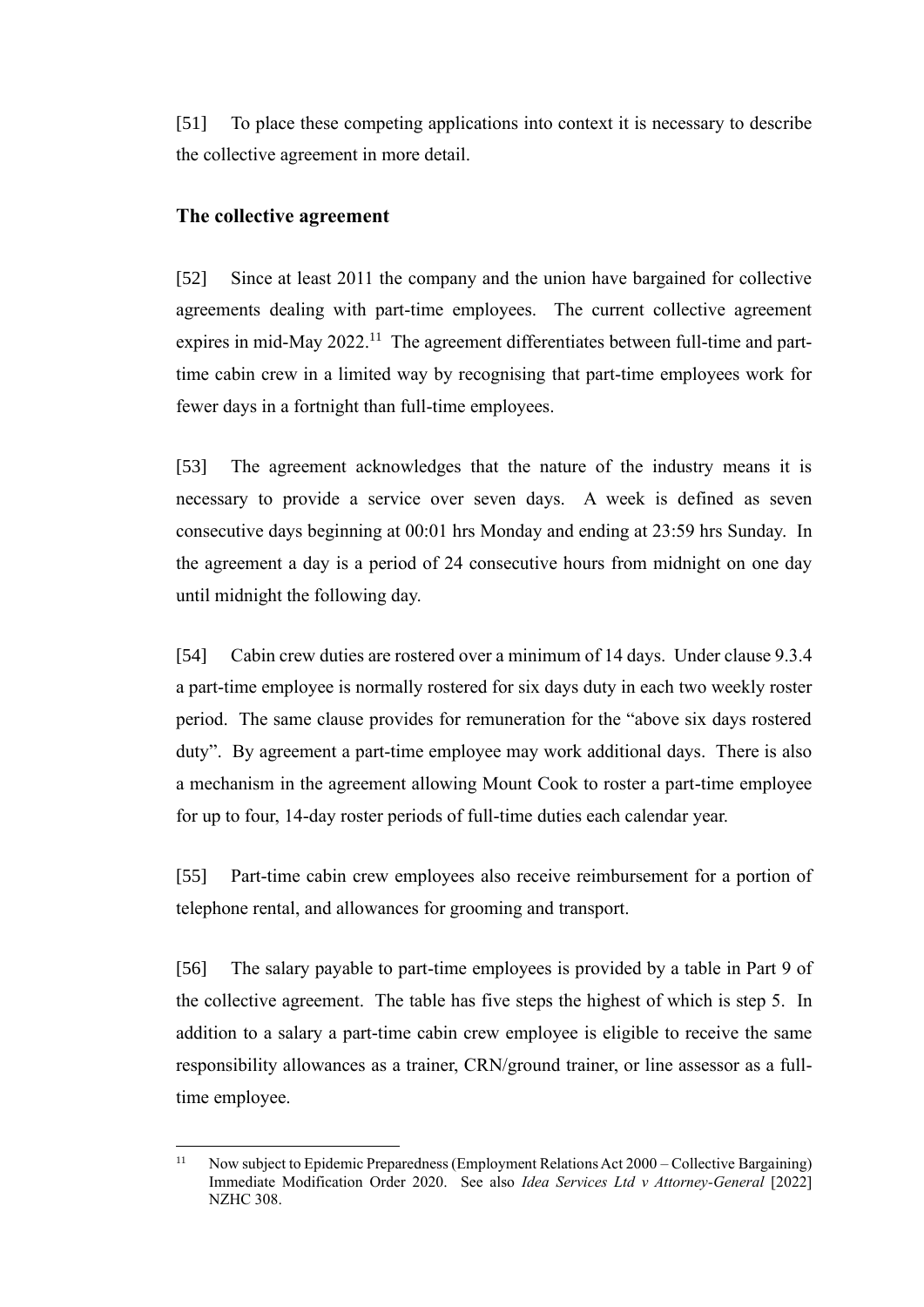[57] The relationship between the salary paid to full-time and part-time cabin crew is proportionate. The part-time salary is calculated as two-thirds of the full-time salary.<sup>12</sup> E Tu's claim was that the salary ranges payable to part-time cabin crew employees were:

| <b>Date Range</b> | Per Annum            | <b>Paid Per Fortnight</b> |
|-------------------|----------------------|---------------------------|
| From 14 May 2019  | \$25,304 to \$28,742 | \$973.23 to \$1,105.46    |
| From 14 May 2020  | \$26,746 to \$29,604 | \$1,028.69 to \$1,138.62  |
| From 14 May 2021  | \$27,281 to \$30,197 | \$1,049.27 to \$1,161.42  |

[58] The union acknowledged in its claim that the salary payable depended on service.

[59] The union's claim was that those salary amounts when paid on a fortnightly basis were less than the amount payable under cl 4(d) of the relevant minimum wage order.<sup>13</sup>

[60] Mount Cook accepted the union's statement of the salary ranges and amounts payable but also argued they were subject to adjustment upward in the event that more than six days in a fortnight were worked. There are also issues arising as to how to treat allowances payable to the employees.

[61] The disagreement turns on the meaning of cl 4(d) in the minimum wage order.

#### **The Minimum Wage Order**

[62] The Minimum Wage Order 2021 provides in cl 4 the following:<sup>14</sup>

#### **4 Minimum adult rates**

The following rates are the minimum rates of wages payable to an adult worker:

(a) for an adult worker paid by the hour or by piecework, \$20 per hour:

<sup>&</sup>lt;sup>12</sup> 6 days / 9 days,  $6/9 = 2/3$ .<br><sup>13</sup> At the time the planding v

<sup>13</sup> At the time the pleading was started the 2019 order and the fortnightly rate was \$1,416.

At the time the proceeding was filed the 2019 order applied but there is no material difference in the wording between cl 4(d) in each version other than the minimum amounts payable.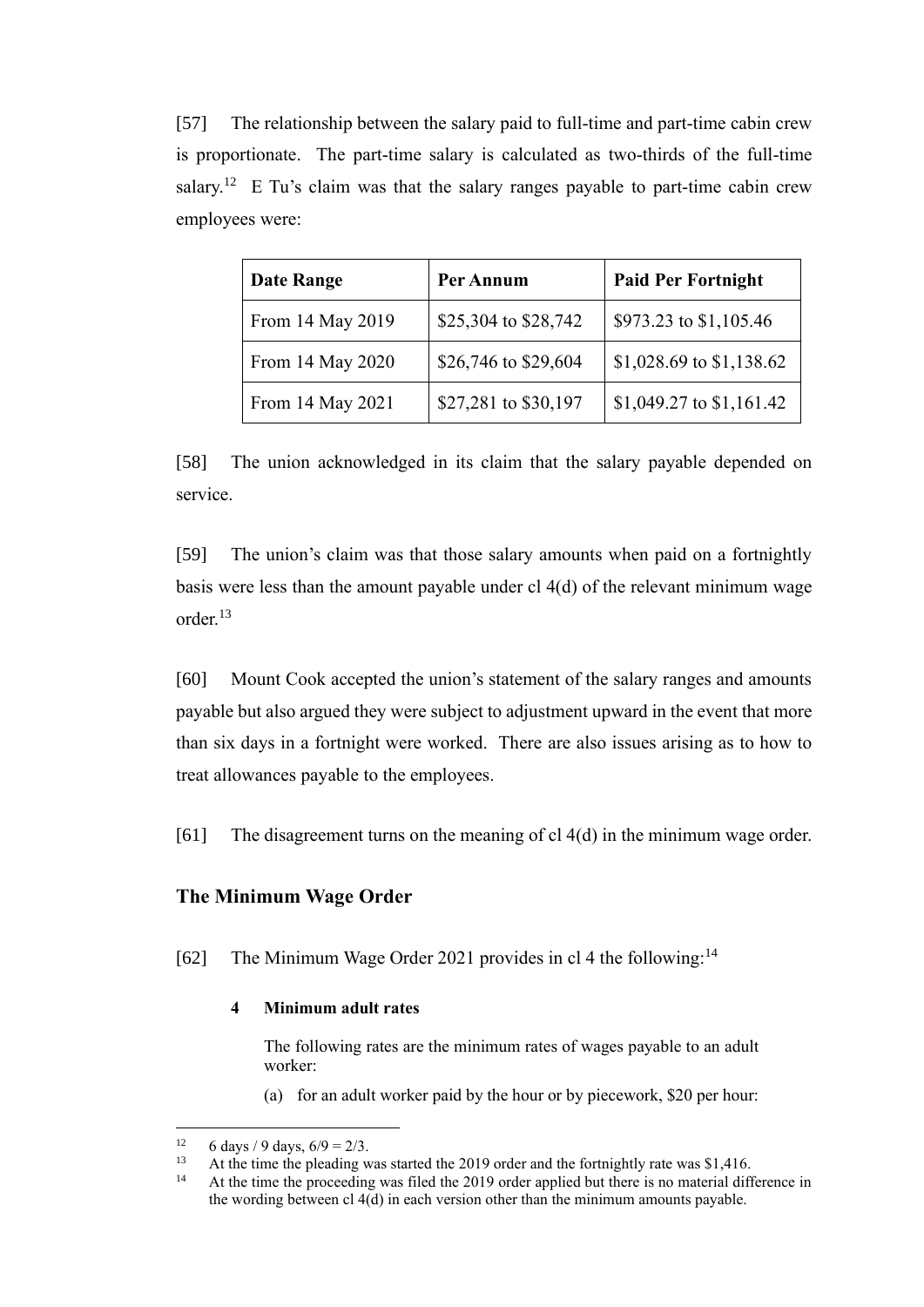- (b) for an adult worker paid by the day,—
	- (i) \$160 per day; and
	- (ii) \$20 per hour for each hour exceeding 8 hours worked on a day:
- (c) for an adult worker paid by the week,—
	- (i) \$800 per week; and
	- (ii) \$20 per hour for each hour exceeding 40 hours worked in a week:
- (d) in all other cases,—
	- (i) \$1,600 per fortnight; and
	- (ii) \$20 per hour for each hour exceeding 80 hours worked in a fortnight.

[63] Mr Cranney described the union's argument as simple. It is that part-time cabin crew employees fall within the group or class covered by cl 4(d). They are within the "all other cases" category because they are not paid by any of the methods in cl 4(a)- (c) inclusive. There is nothing in the collective agreement from which the employees could be said to be hourly, daily or weekly workers. The part-time salary was not calculated, for example, by assessing an hourly or daily rate and expressing it in the collective agreement as a salary. Consequently, the only available conclusion was that part-time employees' remuneration must be captured by the all-encompassing words of cl 4(d).

[64] Support for this analysis was taken from the history of minimum wage legislation. Mr Cranney began by referring to s 3 of the Industrial Conciliation and Arbitration Act 1936. Under that legislation the Arbitration Court was required to fix the rate of pay for male and female adult workers. He said that a fixed weekly sum was payable for time worked up to 40 hours in factories and shops and up to 50 hours on farms. Penal rates applied after the maximum hours were reached.<sup>15</sup>

[65] That was followed by the first Minimum Wage Act which was passed in 1945. Under that legislation an employee became entitled to receive pay for work at not less than the prescribed rate in three categories: $16$ 

(a) payment by the hour or piece rate;

<sup>&</sup>lt;sup>15</sup> The rate was time and a half.<br><sup>16</sup> Haden as  $2(2)$  and  $(2)$  Diffs

Under ss  $2(2)$  and  $(3)$ . Different rates of pay applied to men and women but the classifications were the same.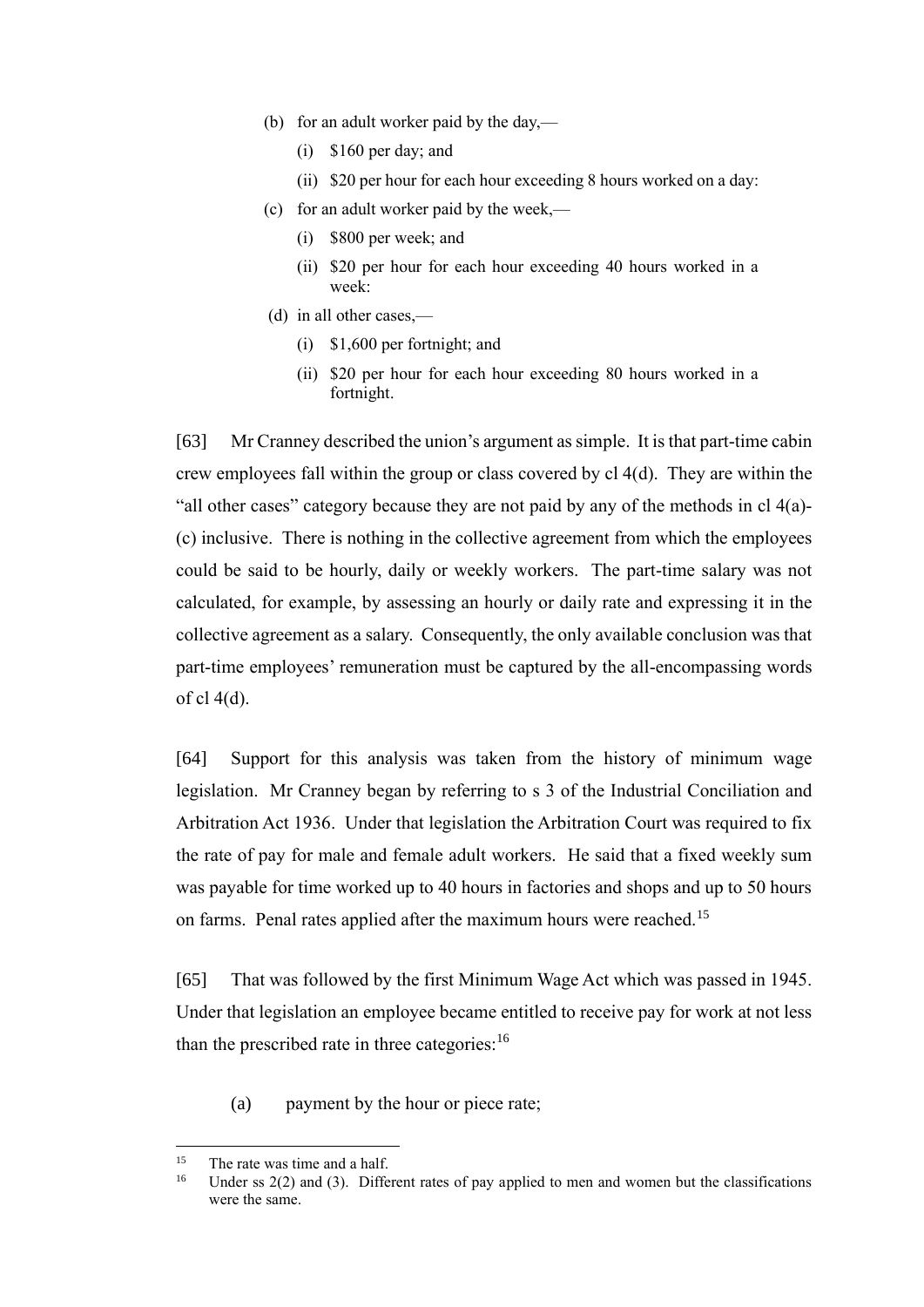- (b) payment by the day; and
- (c) payment in "all other cases".

[66] The statutory minimum rates of pay increased with the Minimum Wage Amendment Act 1947 and three further amendments in 1949, 1950 and 1951. Each amendment used the same three categories as the 1945 Act.

[67] An important shift occurred in 1952. That year fixing minimum wages was transferred from passing amending legislation to regulations in the form of minimum wage orders. From 1952 until 1990 the orders used the same categories as in the 1945 Act. That is, they prescribed minimum rates of pay for work by the hour or piecework, by the day, and in "all other cases".

[68] The next important change Mr Cranney relied on was in 1990, by including payment for additional hours of work. Where the employee was paid by the day there was a specified rate per day. A further payment per hour was required for each hour in excess of eight worked in a day. For those employees within the "all other cases" category, an additional payment was required for each hour worked in excess of 40 in each week.<sup>17</sup> Mr Cranney described this change as "another important new right" because previously the sum payable was the same no matter how many hours were worked.

[69] Another change was introduced in 2015. The order made in that year had four categories expanded from three previously. The addition was payment by the week. That meant the order dealt with payment by the hour or piecework, by the day, by the week and "in all other cases".

[70] Mr Cranney submitted that the consequence of this addition was that employees in the "in all other cases" category were no longer entitled to a weekly sum and an extra payment for overtime, but to a minimum fortnightly sum and an extra payment for each hour worked over 80 in a fortnight.

<sup>&</sup>lt;sup>17</sup> Referring to the Minimum Wage Order 1990, cl  $2(c)$ .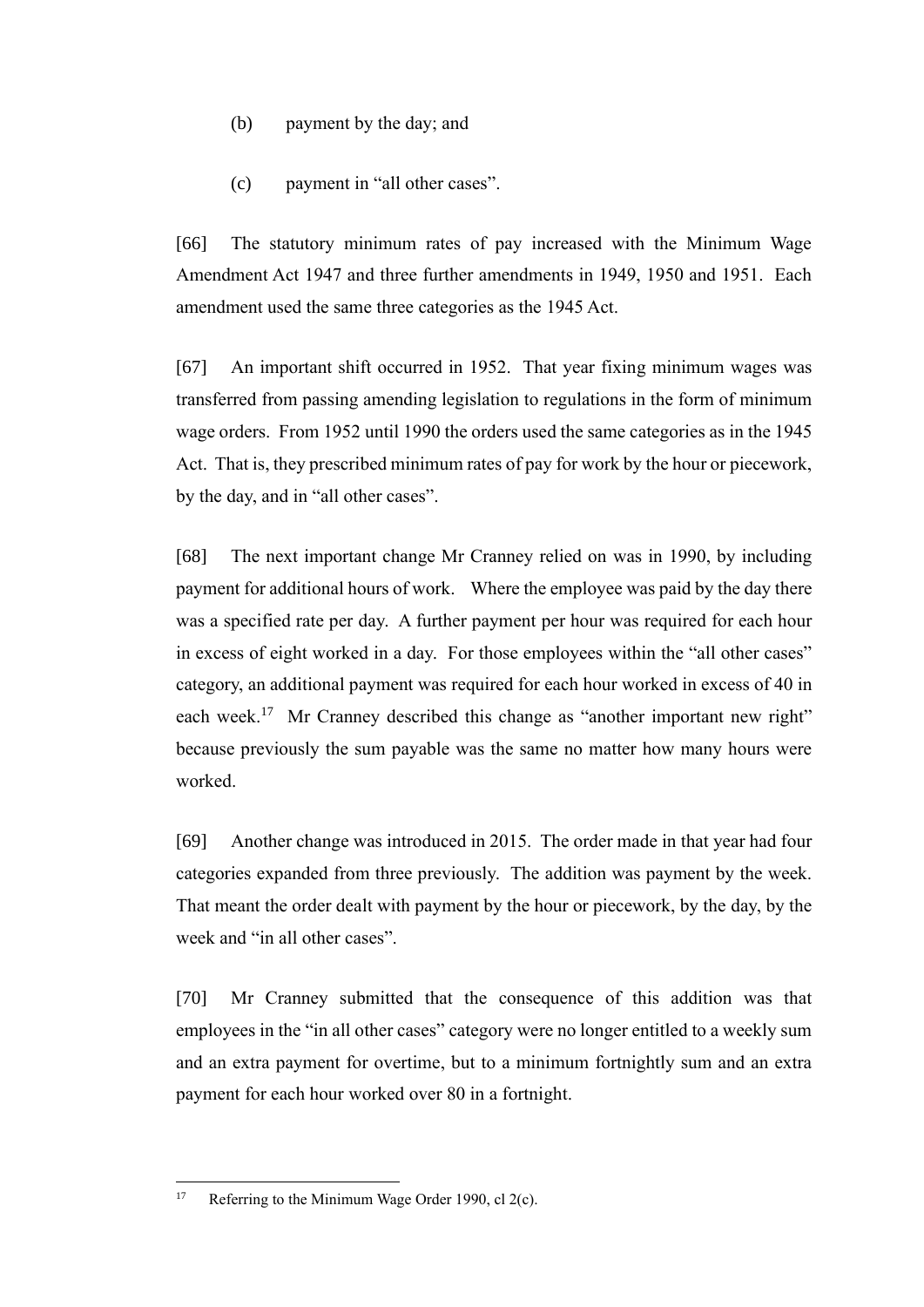[71] As applied to the agreed summary of facts, the argument was that the fortnightly dollar amount paid to part-time workers was less than the dollar amount prescribed by the then current cl 4(d) and the difference had to be paid. Mr Cranney submitted it was not an answer to the union's complaint to say that the collective agreement was the product of bargaining or that, because the salary paid to full-time staff complied, pro-rating it for part-time employees meant that the salary payable to them also complied.

[72] In Mr Cranney's submissions there was no direct relationship between hours actually worked in a fortnight and the sum to be paid. He pointed out that it was common ground that not all rostered days are the same length. Whether the amount paid represents two-thirds of a full-time employee's hours worked in a fortnight will depend, therefore, on what days are rostered and the length of those days in a particular fortnight.

[73] The conclusion invited was that, because the collective agreement dealt with work based on a fortnightly roster without any other method of calculation, the parttime employees must be paid not less than the minimum wage specified in cl 4(d). If the salary paid to a part-time cabin crew member did not satisfy cl 4(d), the order, and the Act, were breached.

[74] Mr Thompson submitted that the text of the minimum wage order, in light of its purpose, showed that the salary for part-time employees complied.<sup>18</sup> He made two introductory points. The first one was that in *Idea Services v Dickson* the Court of Appeal found that Parliament must have intended the application of practical statutes to be easy, based on information readily available to both the employer and employee at that time.<sup>19</sup>

[75] The second point was that in *Law v Woodford House* the Court decided "antiquated" legislation must be interpreted in light of current circumstances.<sup>20</sup> The observation was made in the context of considering if the Act applied to salaries as

<sup>18</sup> He referred to the Interpretation Act 1999, s 5 but now see the Legislation Act 2019. *Commerce Commission v Fonterra Co-operative Group Ltd* [2007] NZSC 36, [2017] 3 NZLR 767.

<sup>19</sup> *Idea Services*, above n 7.

*Woodford House*, above n 8, at [55].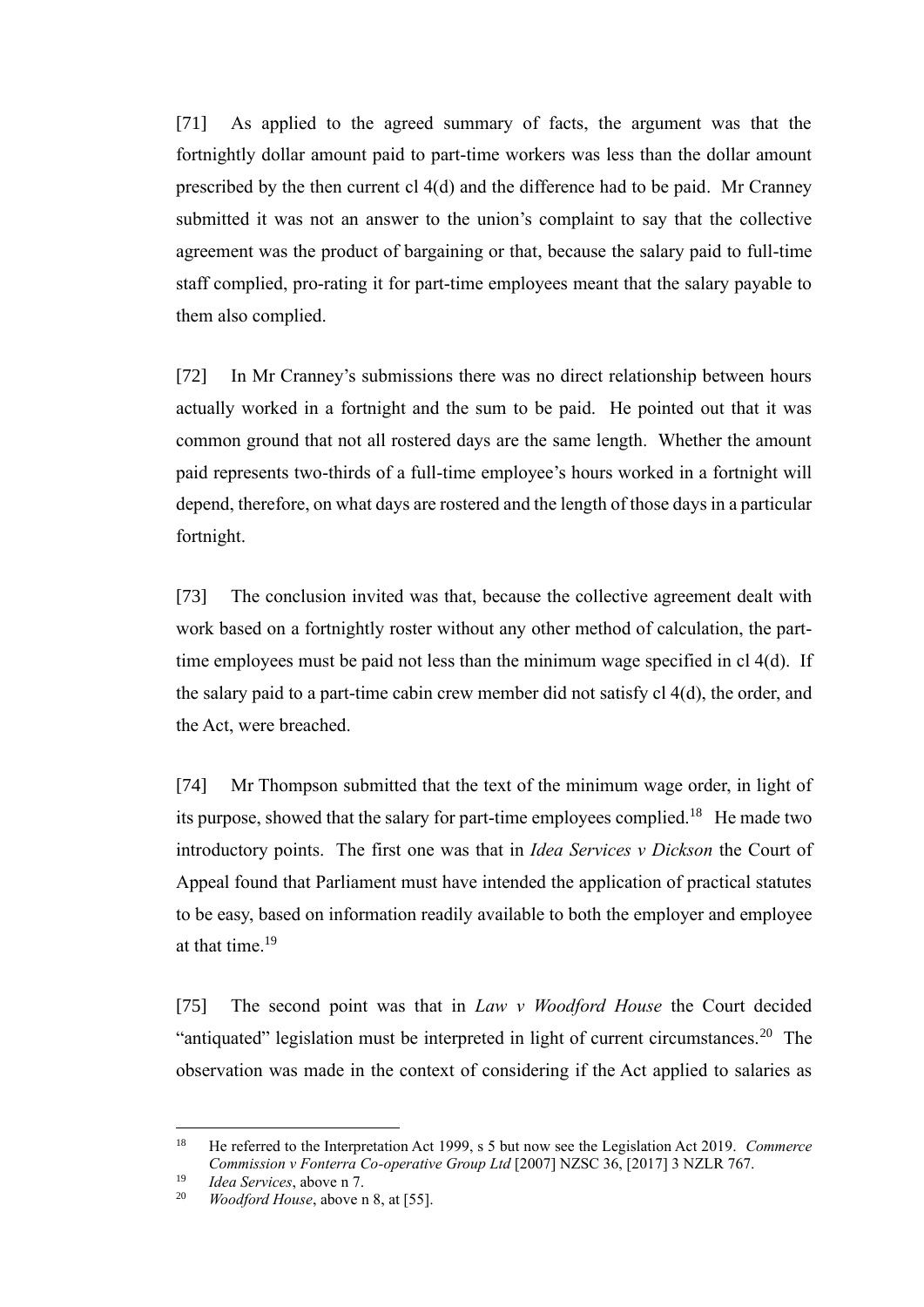distinct from wages. Mr Thompson accepted that the Act applies to salaried employees but tempered that acknowledgment with an observation that attention still needed to be paid to the fact that salaries are often determined on a different basis compared to wages.

[76] Mr Thompson distinguished between the union and company's positions because the union had overlooked the word "rate" in cl 4(d). The company's case was that, so long as the rate of pay for actual hours worked was not less than prescribed by the order, no breach occurred.

[77] Mr Thompson's submissions on the text of the order began with an observation that minimum wage legislation has remained essentially unchanged since 1945 and the text has consistently required a rate of pay, which needed to be given meaning. The argument continued that, since the minimum rates are for the periods described (which he described as an hour, a day, a week and a fortnight), it is necessary to ascertain the meaning of those periods of time.

[78] The submission was that what is meant by the periods of a day, a week and a fortnight can be calculated from cl 4 itself. All of those periods of time are mathematically derived from the hourly rate, and the way in which the additional payments are dealt with shows that what is intended is a rate of pay for actual work. That is because, for example, cl 4(b)(ii) provides for payment of hours worked exceeding eight hours in a day, so what is intended for a day's work is eight hours. Similar calculations were put forward for the remainder of cl 4. In relation to cl 4(d) the submission was that it could be seen to be payment for working an 80-hour fortnight.

[79] Applied to the part-time employees, their salary complied so long as the rate at which it was paid did not fall below the minimum hourly rate and they were paid for the actual hours worked in a rostered fortnight. On this basis the pro-rating system in the collective agreement complied.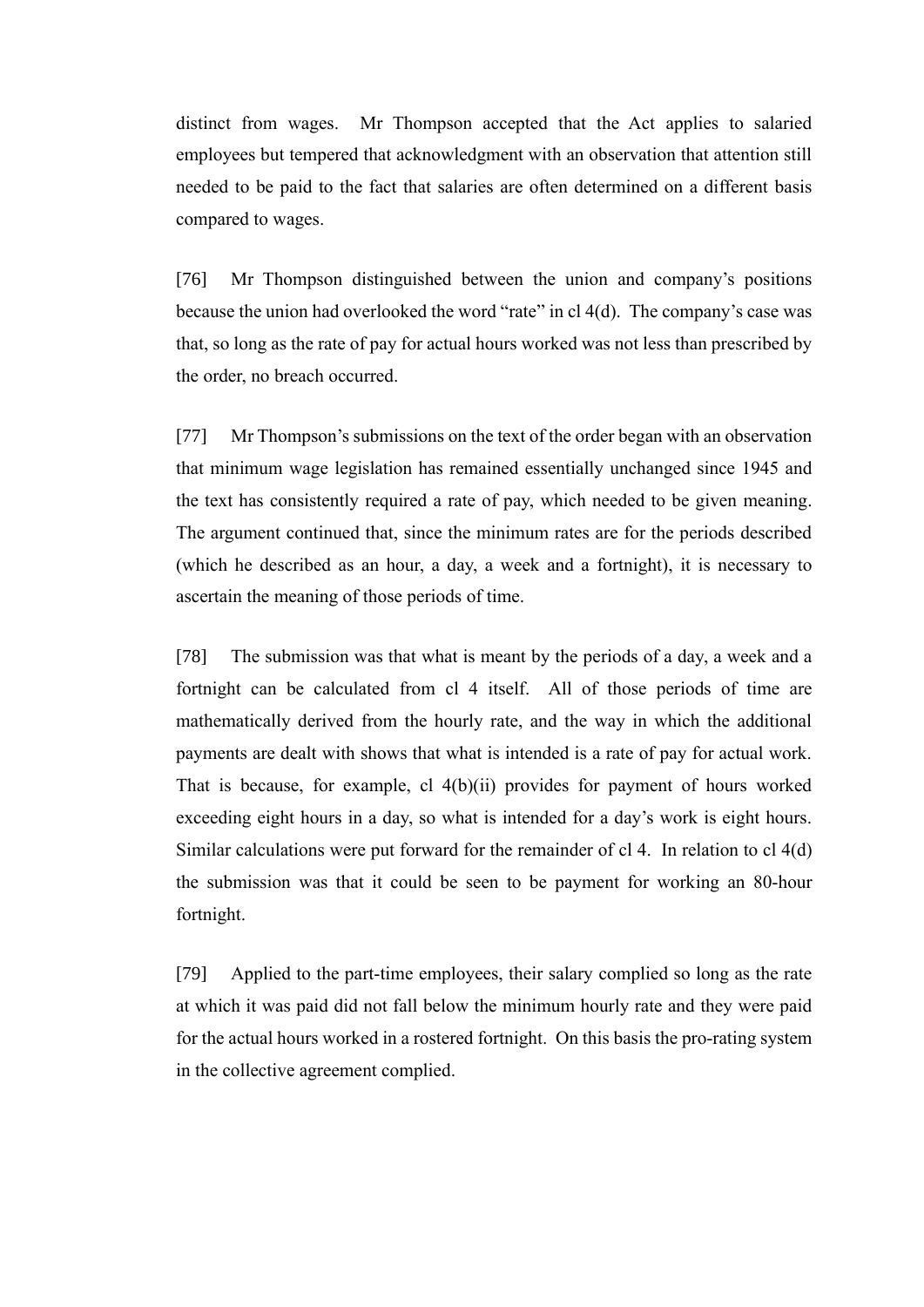[80] Mr Thompson relied, at least partly, on a decision of the full Court in *Gate Gourmet New Zealand Ltd v Sandhu for this reference to payment for actual work.*<sup>21</sup> His submissions were made before the Court of Appeal's judgment in *Sandhu v Gate*  Gourmet New Zealand Ltd was issued.<sup>22</sup> Counsel took the opportunity to make further submissions about the outcome of that case which are discussed later.

[81] Two cases were drawn on to support Mr Thompson's submissions about the text of the order: *Hopper v Rex Amusements Ltd* and *Idea Services Ltd v Dickson*. 23 In *Hopper* the Court of Appeal applied an approach to the 1945 Act's use of "rate of pay" consistent with Mount Cook's preferred interpretation of cl 4(d).

[82] *Hopper* was a case stated under the Industrial Conciliation and Arbitration Amendment Act 1945. It dealt with the attempted recovery of entitlements to a minimum wage claimed to be owing to a theatre employee employed under a registered award. The employee was paid in accordance with the award but the issue was whether his pay complied with the 1945 Act.

[83] The Court of Appeal was satisfied that the employee's pay complied. It concluded that the employee was paid by the hour from the way the award dealt with payments per theatre performance. The Court was able to calculate how much was paid to the employee under the award and compare that to the hourly rate in the 1945 Act. It held that nothing more was payable. A cross-check of sorts was undertaken when the Court considered the practice used in calculating overtime.

[84] The nub of Mr Thompson's submissions lies in *Hopper's* analysis of whether the employee would have fallen within  $s$  2(c) of the 1945 Act that provided for the "in all other cases" category now contained in cl 4(d).

[85] In *Hopper* the Court rejected an argument for the employee that payment had to be made at the specified amount in the legislation. It did so by analysing how the 1945 Act provided for minimum "rates" of pay with examples to illustrate the point.

<sup>&</sup>lt;sup>21</sup> *Gate Gourmet New Zealand Ltd v Sandhu* [2020] NZEmpC 237, [2020] ERNZ 561.

<sup>22</sup> *Sandhu v Gate Gourmet New Zealand Ltd* [2021] NZCA 591.

<sup>23</sup> *Hopper v Rex Amusements Ltd* [1949] NZLR 359 (CA); *Idea Services Ltd v Dickson* [2009] ERNZ 372 (EmpC); and *Idea Services*, above n 7.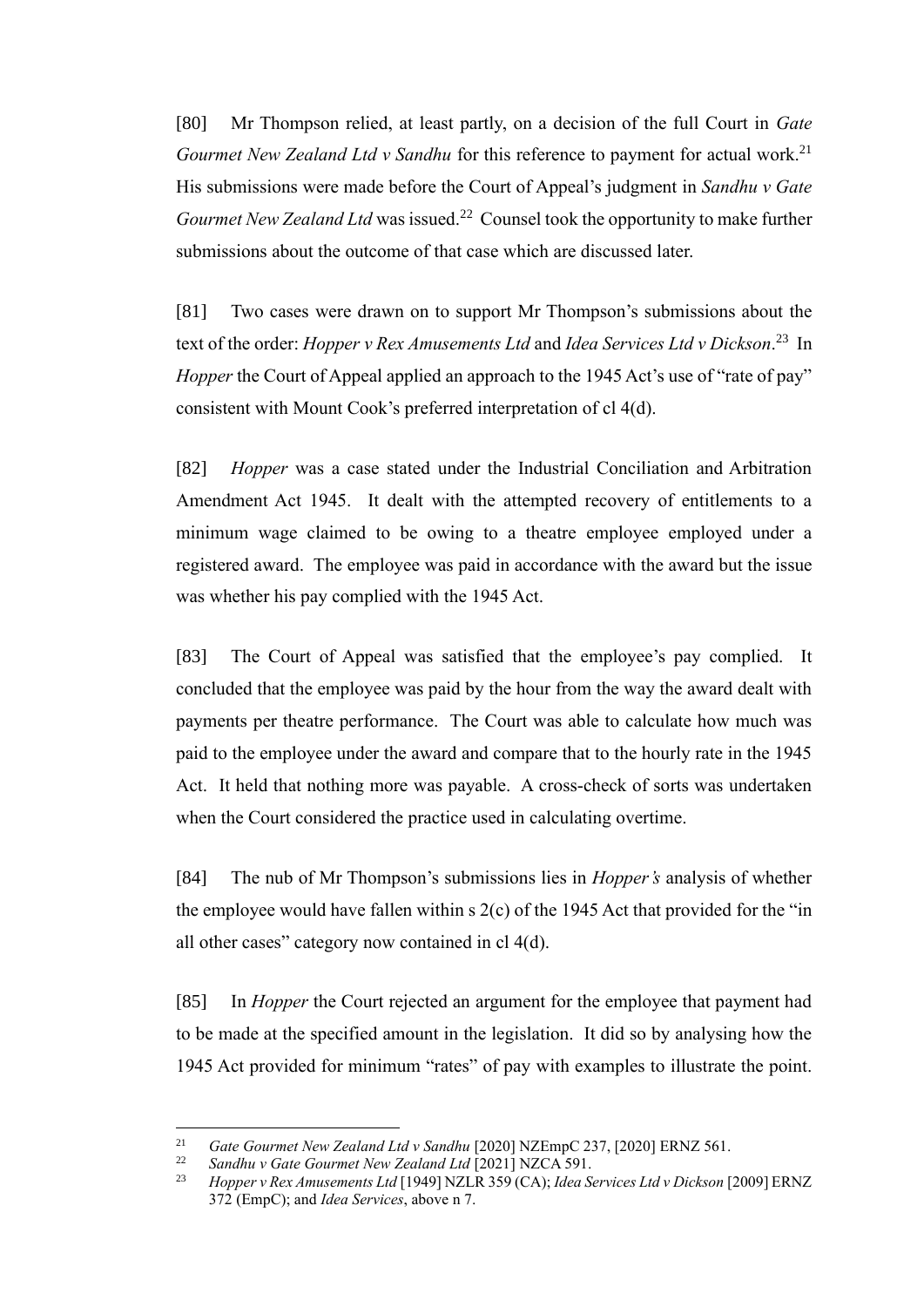The first example was where an employee, working for an hourly rate, worked only half an hour. The Court said that, if the employee was paid half the hourly rate, he or she was properly described as being "paid at that rate per hour".<sup>24</sup> The second example was for a daily employee. The Court referred to the situation that would arise if a daily rate of pay was agreed on and the employee worked for a day and a half. The conclusion reached was that he or she would be properly paid by receiving one and a half times the daily rate. The examples continued with a weekly rate using the same methodology.<sup>25</sup>

[86] While the Court considered these examples it returned to the circumstances of the case stated to illustrate some of its reasoning. In that case the award fixed the hours of work for the employee who was classified by it as a doorman/fireman. They were not to exceed 36 per week. It concluded:<sup>26</sup>

…It seems reasonable, therefore, that a weekly rate of wages for [the worker] should be considered as for a week of thirty-six hours, and for the purposes of the Minimum Wage Act, 1945, he is to be regarded as entitled to recover as a minimum a proportion of the weekly rate calculated according to the number of hours per week he works—that is, in this case, 21/36ths of £5 5s. a week. …

[87] Not surprisingly, Mr Thompson submitted that this case fell within the examples given by the Court of Appeal in *Hopper*, applying a rate to actual hours, and that the reasoning remained sound when applied to the 1983 Act.

[88] Mr Thompson acknowledged that *Hopper* was discussed by the full Court of the Employment Court in *Idea Services* but in the context of a debate about averaging remuneration over a pay period, which was not the situation in this case. His point was that the full Court did not distinguish *Hopper* or attempt to reconsider its interpretative approach.

 $24$  At 369.

The example was that if the weekly rate of pay was £5/5 then, for one and a half weeks' work, payment would amount to £7/17/6 and, if the employee worked only half a week, the remuneration would be £2/12/6; in other words linking the pay to actual hours worked.

 $26$  At 369.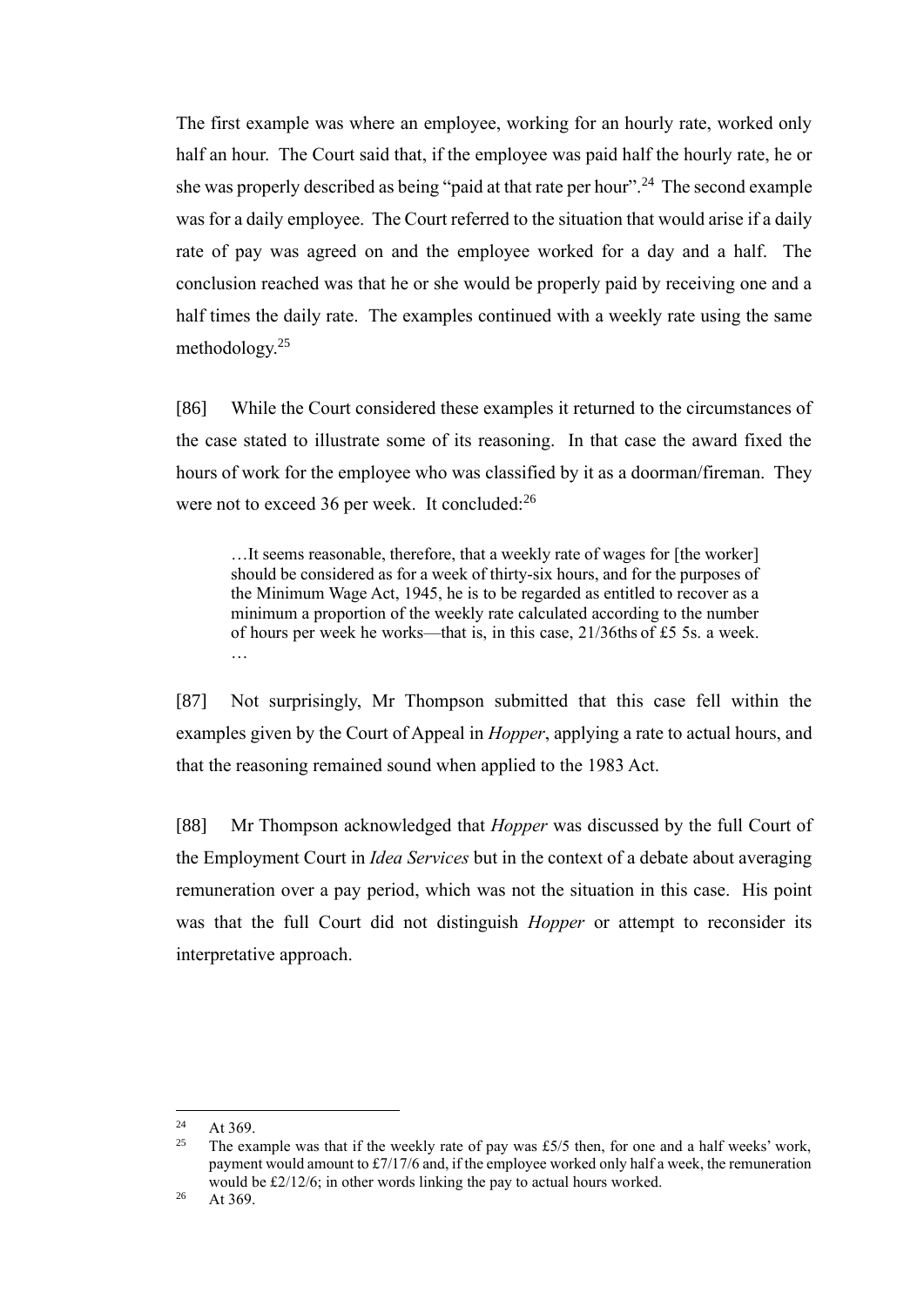[89] Adding weight to this argument was a claim that *Hopper's* approach was the methodology used in other registered awards that pro-rated remuneration for part-time employees.<sup>27</sup>

[90] Support for this proposition was said to be found in the Court of Appeal's decision in *Idea Services*. In that case the Court held that a rigid demarcation between each of the categories in cl 4 was not intended.<sup>28</sup>

[91] From *Hopper* and *Idea Services*, Mr Thompson argued that pro-rating the salary complied. That meant so long as each of the part-time cabin crew employees were paid not less than the minimum rate specified for each of the hours they worked over the course of the rostered work the order and the Act were not breached.

[92] Turning to the purpose of the Act and the order, Mr Thompson's theme was that it supported his textual analysis. Acknowledging that the Act and the order do not contain formal statements of purpose, he submitted that they were part of legislation providing for an overall minimum code of rights for employees to provide minimum rates of pay for work performed.

[93] The key to understanding the purpose of the legislation was said to be the minimum hourly rate wage "framework", referring to the daily, weekly and fortnightly rates being mathematically derived from the minimum hourly wage rate. In that context he argued that the purpose of the rate was to protect a minimum hourly rate for "actual work".

[94] On this argument the purpose could not have been to create an inconsistency in earnings based on the frequency of payment or whether an employee is waged or salaried. It was said an absurdity would result if the frequency of payment could determine the value of the work. The point was illustrated with an example by comparing provisions in the collective agreement for a casual cabin crew employee and for a part-time employee. A casual employee is paid by the day under the

<sup>&</sup>lt;sup>27</sup> The two Awards referred to were the New Zealand Area Health Boards Medical Radiation Technologists Award, registered 17 June 1991 and the College of Education Advisors and Reading Recover Tutors Award, registered 2 July 1991.

<sup>28</sup> *Idea Services*, above n 7, at [31].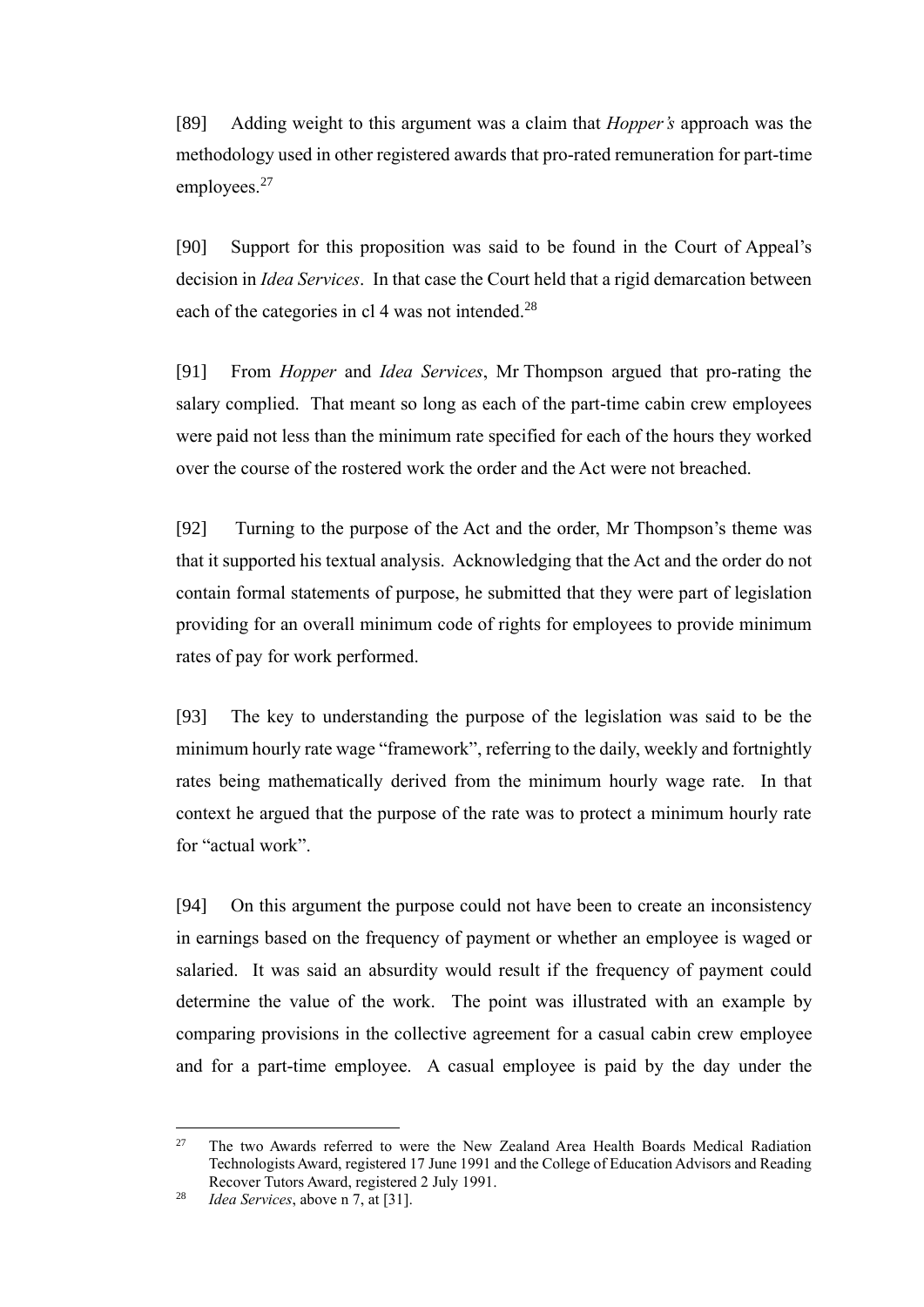agreement. If a casual employee was engaged to work on the same six days in a fortnight as a part-time cabin crew employee they would get different pay.

[95] To underscore that argument, and as a form of cross-check, Mr Thompson cautioned against an outcome that could have unintended consequences. He gave an example of such a consequence where an employee agreed to be available to work a variable number of hours but on only one morning each fortnight for an annual salary of \$5,200 paid fortnightly. Mr Thompson argued that, on the union's interpretation, that employee must be paid \$1,600 each fortnight, which was clearly not intended by the agreement in his example.<sup>29</sup>

[96] Given the emphasis in the submissions on actual work, counsel were provided with an opportunity to make further submissions following the Court of Appeal's decision in *Sandhu v Gate Gourmet New Zealand Ltd* which reversed the full Court's decision in that case.<sup>30</sup>

[97] Mr Thompson submitted that *Sandhu* supported Mount Cook's position, particularly where it held that if an agreement is reached to reduce working hours the Act applies only to the reduced hours.<sup>31</sup> Mr Thompson also referred to the Court's answer to the approved question on appeal, that the reference to the minimum wage was to it being payable for the hours of work the employee had agreed to perform. Drawing those threads together he submitted that, if an employee paid fortnightly agreed to reduce the hours of work from (say) 80 to 60 in a fortnight, he or she is paid for those hours and is still paid fortnightly. That was because the Act applied only to the reduced hours of work. In other words, the effect of *Sandhu* was to allow prorating the minimum wage to the hours worked.

[98] In Mr Cranney's further submissions he took issue with the interpretation of *Sandhu* argued for by Mr Thompson. Specifically, he referred to the employees in that case being paid weekly with a minimum 40-hour week. That meant they did not fall into the "all other cases" category and the decision was taken out of context by Mr Thompson.

<sup>&</sup>lt;sup>29</sup> The example drew on the 2021 order.<br> $\frac{30}{2}$  Sandhu above a 22

 $\frac{30}{31}$  *Sandhu*, above n 22.

At  $[51]$ .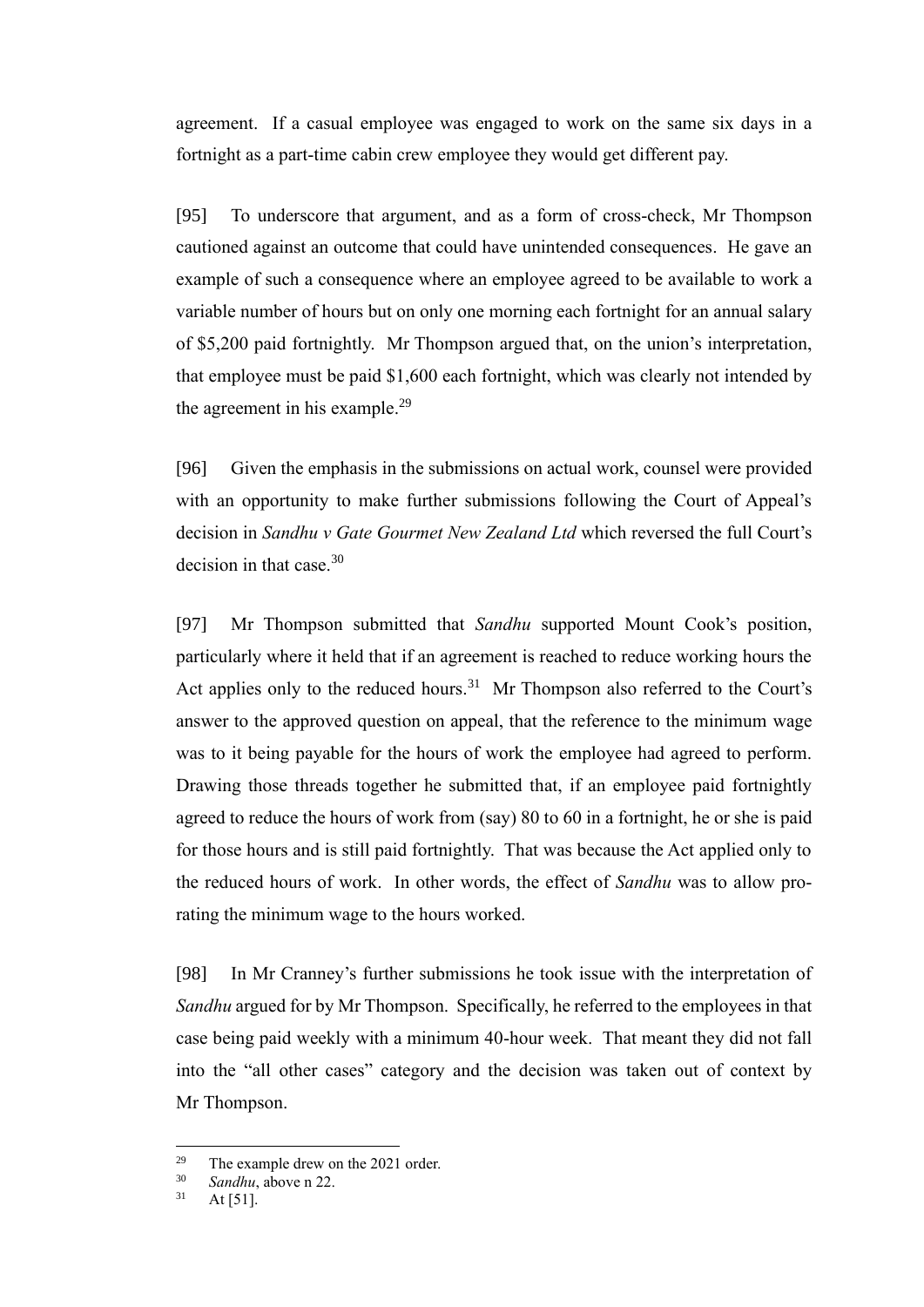#### **Analysis**

[99] I do not agree that the Act and order are satisfied if a complying salary is prorated to provide a salary for part-time work without the resulting remuneration also complying. Mr Thompson's arguments concentrated on "rate" of pay, which involves assessing a unit of time to apply without considering whether the resulting remuneration complied.

[100] The difficulty with Mount Cook's approach is that in *Idea Services* the Court of Appeal held that the expression "rate of pay" meant an amount payable for a unit of time. The units of time are those in the order: an hour, day, or week.

[101] The language in cl 4 of the order is clear and does not suggest that what is payable can be a part or portion of those units of time. Such an outcome would dilute or undermine the effect of a minimum wage. The clause begins by saying that "the following rates are the minimum rates of wages" which unambiguously introduces cls  $4(a)$ –(d). The words indicate that what follows is mandatory even if a rigid demarcation between each category was not intended.<sup>32</sup>

[102] Mr Thompson's submissions required attributing a meaning to cl 4(d) so that it is a statutory fortnightly rate where the employee works at least 80 hours. For fewer hours, it followed on his analysis, the rate is proportionate to the actual work performed. So long as the rate is paid for each hour actually worked compliance would be achieved. I am not persuaded that this approach is the correct way to interpret cl 4(d), as if it creates a unit of time of a fortnight. Clause 4(d) is introduced with the words "in all other cases" which indicates it applies in those situations where the employee is not employed by the hour, day, or week. It applies to other intervals of time and the way in which Mr Thompson approached the matter would deprive the clause of that broader meaning. It will also have consequences for cls  $4(a)$ –(c) inclusive. If the only issue to assess is whether payment for each hour actually worked satisfied the minimum hourly rate, there would be no need to specify other rates for a day or a week. It would be sufficient if the order had stated that remuneration

<sup>32</sup> *Idea Services*, above n 7, at [31]–[33].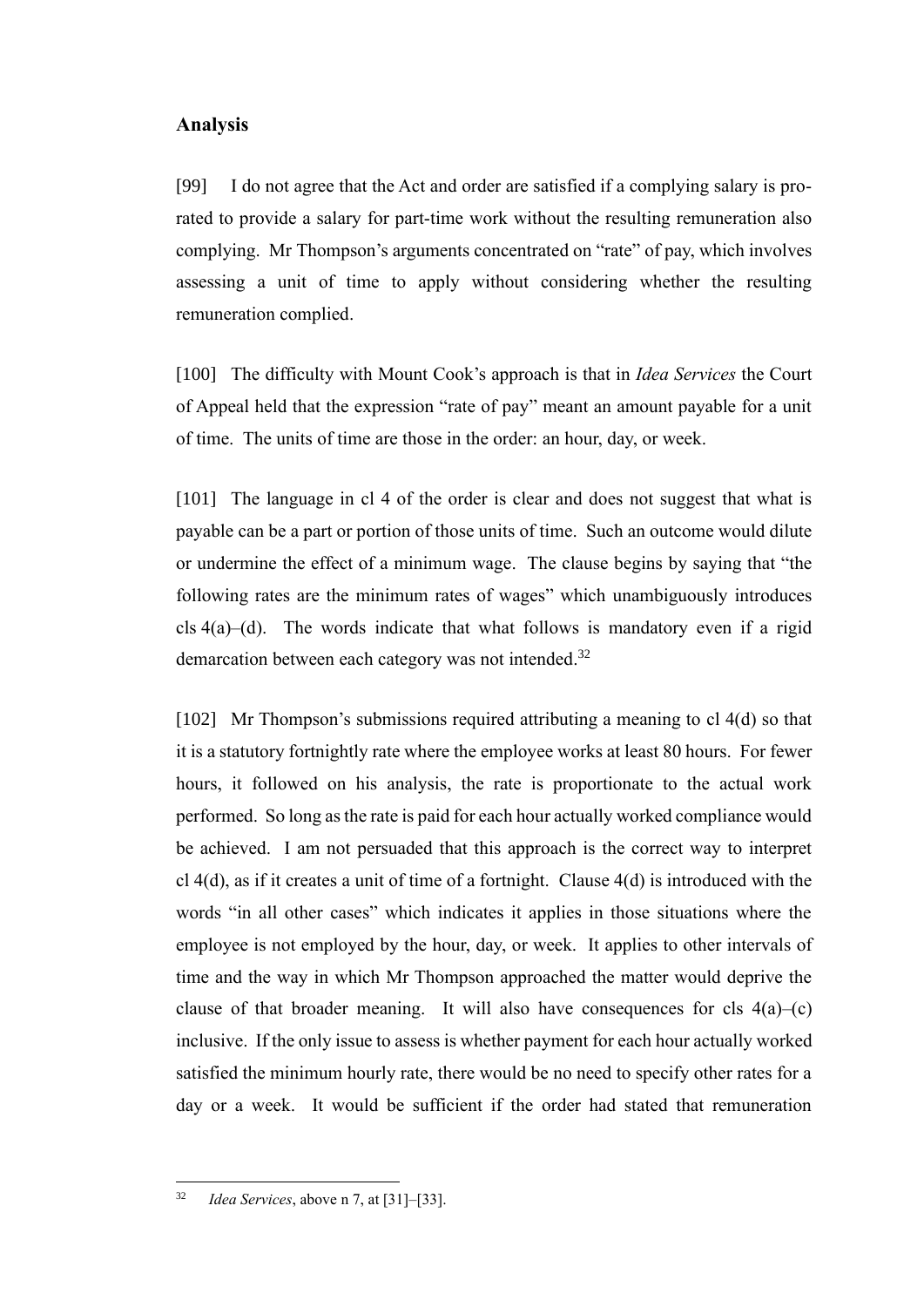complied when converted to an hourly rate so long as it was more than a stipulated dollar amount.

[103] Mr Thompson attempted to illustrate a supposed frailty in the union's case by arguing that had the position been as it claimed, cl 4(d) would refer to payments over a fortnight or a part of a fortnight. I disagree. That is, in fact, exactly what Mount Cook has been arguing through Mr Thompson's submissions by drawing links between a rate of pay and actual hours of work.

[104] Before considering Mr Thompson's further submissions about *Sandhu*, a brief comment about *Hopper* is needed. *Hopper* does not assist Mount Cook's argument. The conclusion of the Court in that case was that the employee was an hourly worker.<sup>33</sup> The examples that followed were not material to the decision and are, therefore, not binding.

[105] Reliance on the other examples in *Hopper* also presents difficulties. The Act and the order do not define a "day", a "week", or a "fortnight" and the 1945 Act did not define units of time either. In contrast to Mr Thompson's submission that a working week can be determined to be 40 hours, the Court of Appeal in *Hopper* considered it to be 36 hours by reference to the award.<sup>34</sup> That conclusion suggests the rate to apply is a question of fact about the terms of the employment agreement.

[106] Further, the examples given by the Court did not explain why an employee who entered into an agreement to work for an hour, a day or a week should get less than the amount for that period of time just because he or she was released early from the contractual obligations. If the employee is not required to work for the full length of the engagement that is a decision for the employer, but that is not a satisfactory explanation for being able to pay less than the terms of the agreement required.

[107] There is also a conflict between *Hopper's* examples and the decision in *Idea Services*. In *Idea Services* the Court of Appeal held that rate of pay means an amount for a unit of time and did not mention *Hopper*. 35

<sup>&</sup>lt;sup>33</sup> *Hopper*, above n 23, at 368.

 $34$  At 369.<br> $35$  *Idea* Sex

*Idea Services*, above n 7, at [33].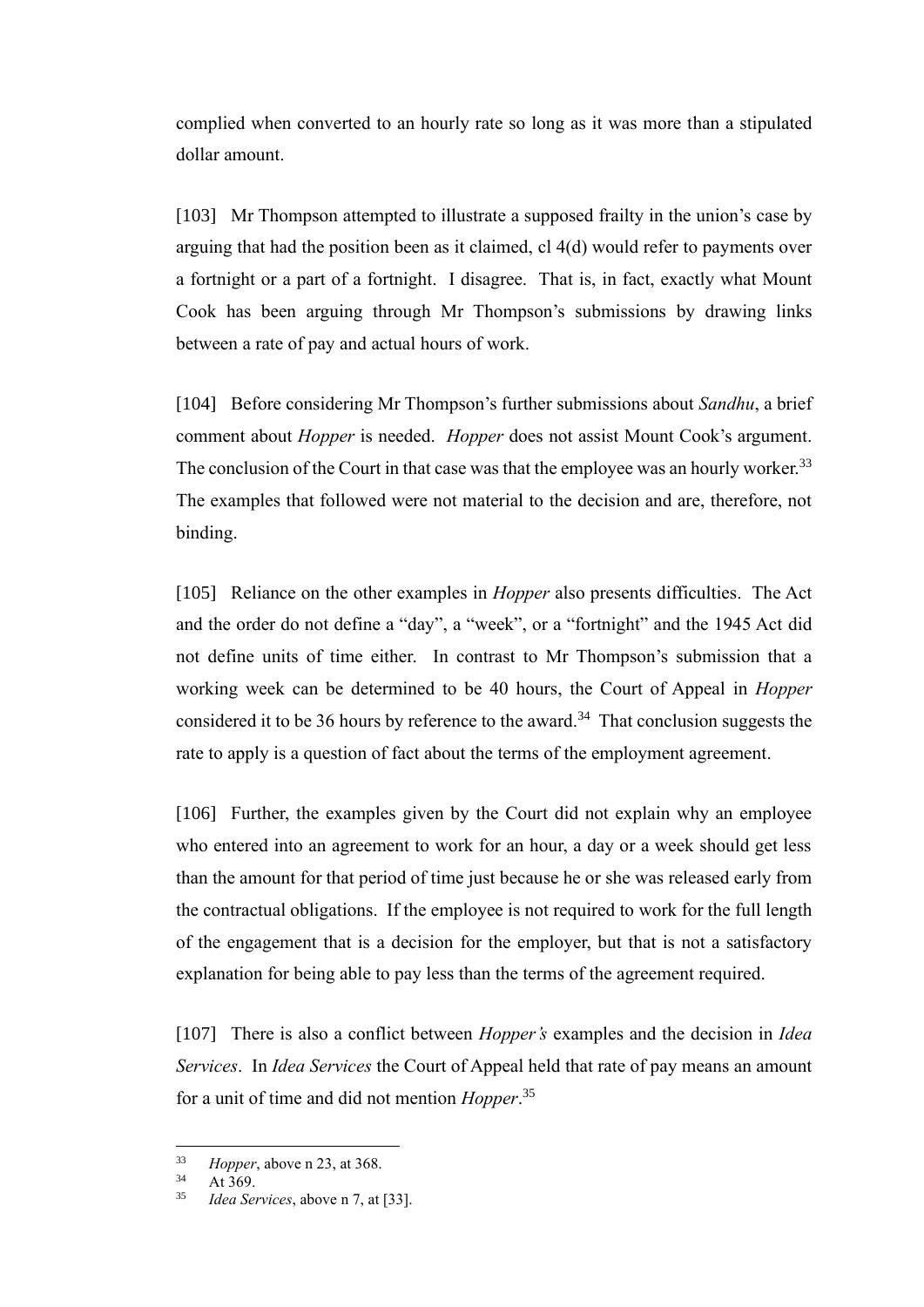[108] *Sandhu* does not assist Mount Cook. In *Sandhu* the Court of Appeal described the history of minimum wage legislation, giving effect to the Minimum Wage–Fixing Machinery Convention 1928.<sup>36</sup> That case involved claims about payment of minimum wages under s 6 of the Act to employees who were able to work but were not working because of COVID-19. The Court of Appeal held:

[46] The only logical reading of s 6, in the context of the Act as a whole, is that it requires payment of the minimum wage for the whole of the time that the employee has agreed to work. If the employee does not work for some of that time – if time is "lost" – then s  $7(2)$  describes the consequences and sets out the only circumstances in which payment of wages may be withheld in respect of that time.

[109] As Mr Cranney pointed out, *Sandhu* was concerned with employees who worked a 40-hour week and the case was about what deductions might lawfully be made when considering the relationship between ss 6 and 7(2) of the Act. *Sandhu's* findings about the relationship between those sections reinforces the position being taken by E Tū. That is, that the minimum wage can only be departed from in the limited circumstances created by s 7(2). In all other cases it must be applied.

[110] Part of Mr Thompson's submissions about *Sandhu* concentrated on the words "agreed to work" in para [46] but that discussion was taken out of context. That case does not support a proposition that the Act and order are satisfied for a part-time employee if his or her income has been derived from pro-rating the remuneration of a full-time employee. The end result must also comply.

[111] The Court of Appeal's comment in *Sandhu*, about the purpose of the Act setting a floor below which employees and employers cannot go, supports the analysis of the text of the order.<sup>37</sup> It would be inconsistent with providing a floor to interpret the order in a way that reduces the minimum payment that is required in "all other cases".

[112] The last part of this analysis is to undertake a cross-check. Mr Thompson argued that an absurd result would be created if the union's argument succeeded, by drawing on an example of a casual employee and a part-time employee. I do not accept that the example proves the point. Part-time cabin crew employees earn a salary for

<sup>&</sup>lt;sup>36</sup> *Sandhu*, above 22, at [9].

At  $[47]$ .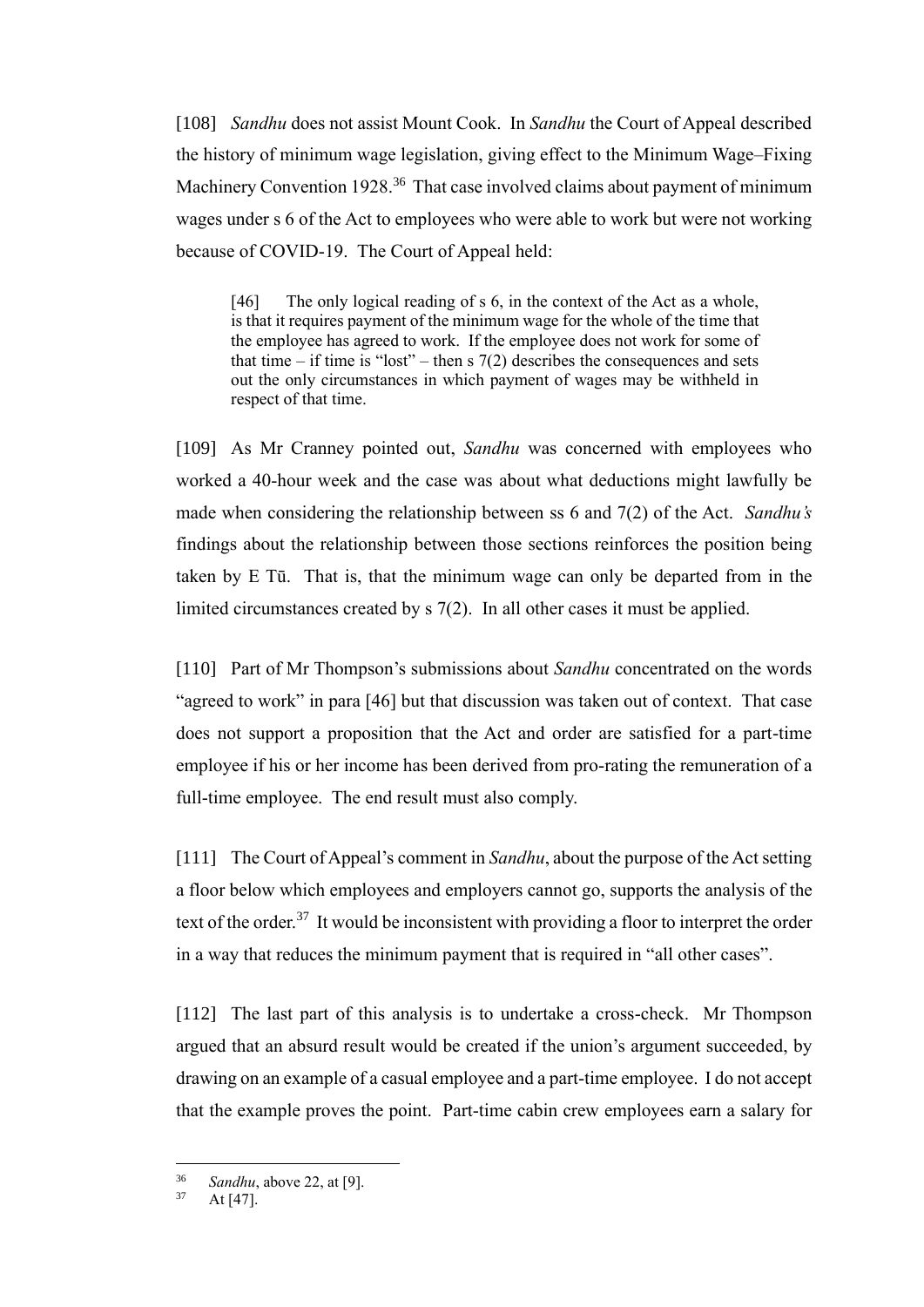making themselves ready, willing and able to work on a 14-day roster on which they will be allocated a tour of duty on six of those days. In contrast the collective agreement provides that casual employees are engaged for a day at a time. The difference in the tenure between a casual employee and a part-time one explains any difference that might emerge in their pay.

[113] I prefer E Tū's argument about how to interpret cl 4(d) over the one offered by Mount Cook. It does not follow that, because a full-time cabin crew employee's salary complies with the Act and order, it is appropriate merely to pro-rata that salary to arrive at the remuneration payable to a part-time employee. The part-time salary must still comply with the order.

[114] Determining the appropriate rate of pay under the order is a question of fact. There is nothing in the collective agreement from which an intention to create a method of payment falling within one of the categories in cls  $4(a)$ –(c) might be discerned. Unlike *Hopper*, there are no provisions in the agreement between E Tū and Mount Cook which could lead to a calculation of a part-time salary for cabin crew employees by reference to an hour, day or week. There is provision for a part-time cabin crew employee to work a seventh day in a rostered period, and to be paid for that day, but that does not assist because it stands outside the calculation of the salary. It follows that cl 4(d) applies.

[115] The remaining issue is whether it is appropriate for declarations to be made. There is agreement about the salary payable but that may not be the full picture. The agreed statement of facts sets out an example for one part-time cabin crew employee on salary step 5 and covering one rostered period in 2019. The amount paid was onetwenty-sixth of the annual salary and came to \$1,105.46 before adding allowances. Those allowances included breakfast, lunch, dinner, and overnight allowances for a fortnight in December 2019 but did not include what was referred to in the agreed statement of facts as "less frequently paid allowances" for example the grooming and transport allowances which are paid twice each year.

[116] On the basis of the admitted pleading it seems that in the example given the employee concerned was underpaid. What is not clear, however, is whether any other